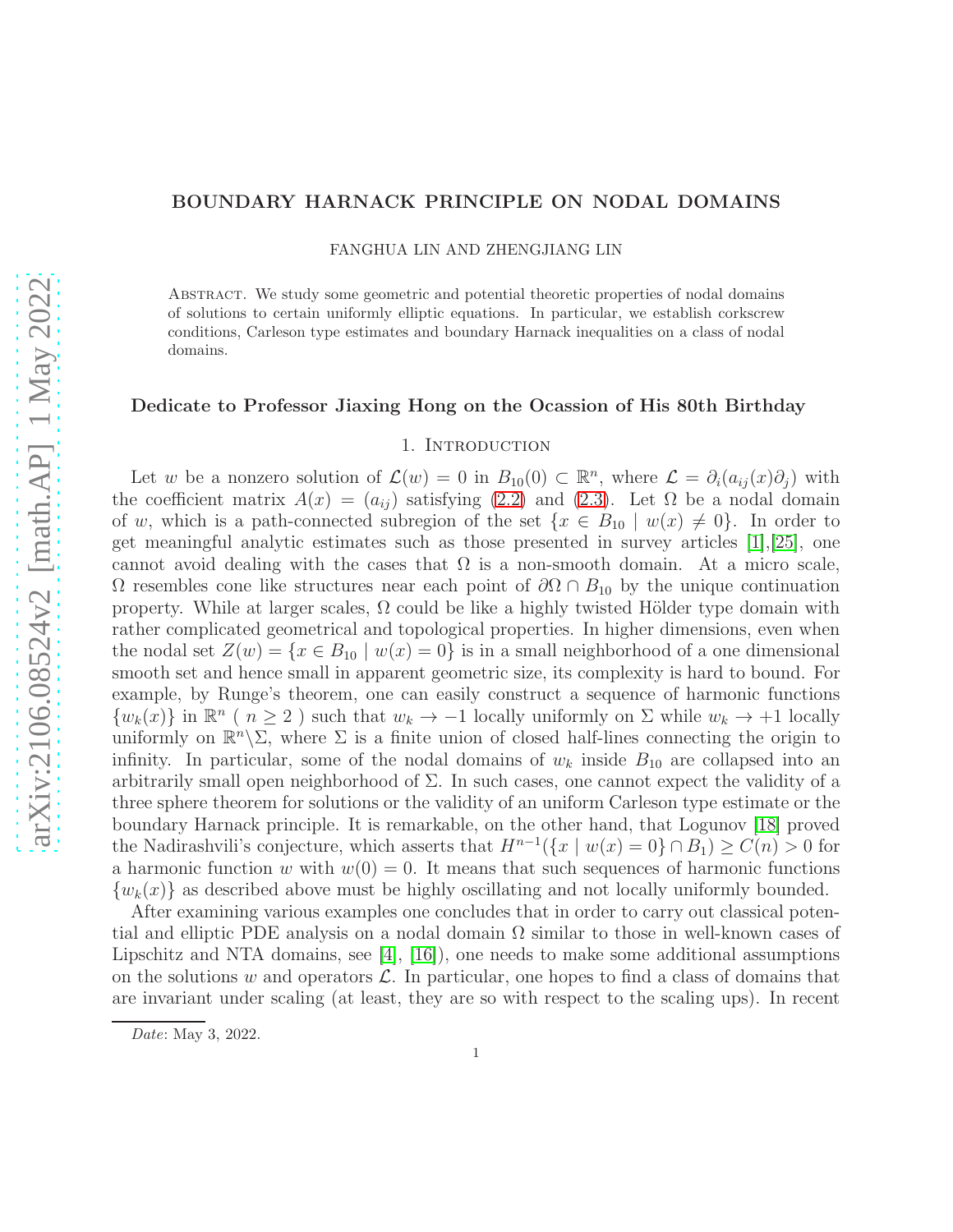#### 2 FANGHUA LIN AND ZHENGJIANG LIN

works of Logunov and Malinnikova [\[20\]](#page-22-3), [\[21\]](#page-22-4), it is proved that if  $u, v$  are usual harmonic functions in  $B_{10}$  with  $Z(u) = Z(v)$ , then the ratio  $f \equiv v/u$  is analytic and satisfies the Harnack inequality and  $|\nabla f|$  as well as higher order derivatives of f validate estimates like those for typical solutions of elliptic PDEs with analytic coefficients. Similar results were proved in  $\mathbb{R}^2$  in [\[6\]](#page-21-2). All these estimates depend on a fixed nature of the analytic variety  $Z(u)$ , and they are not necessarily scaling invariant. On the other hand, it is not hard to see that [\[21\]](#page-22-4) can be generalized to the case when  $u, v$  are solutions of elliptic PDEs with real analytic coefficients.

In this paper, we consider a class of solutions w which have a fixed bound on their growth rate or a bound on their frequencies on  $B_{10}$  (see Section [2](#page-4-2) for details). More precisely, we shall consider those  $w \in S_{N_0}(\Lambda)$  defined by [\(2.18\)](#page-7-0), a very natural class of solutions which have been investigated in great detail for their quantitative unique continuation properties and related geometric measure estimates on the nodal and critical point sets (see Section [2\)](#page-4-2). The following are main results of this paper.

### 1.1. Main Results.

<span id="page-1-0"></span>**Theorem 1.1.** Suppose that  $\mathcal{L}u = \mathcal{L}v = 0$  in  $B_{10}$ ,  $N_u \le N_0 < \infty$ , and  $0 \in Z(u) \subset Z(v)$ , *then*  $v/u \in C^{\alpha}(B_1)$  *for some*  $\alpha = \alpha(\Lambda, N_0) \in (0, 1)$ *.* 

For constants in the form of  $C = C(\Lambda, N_0)$ , we mean that the constants depend on  $N_0$ and the conditions on the coefficients in [\(2.2\)](#page-4-0) and [\(2.3\)](#page-4-1) of the operator  $\mathcal{L}$ . Here  $N_u$  is the frequency function (doubling index) of u on  $B_{10}$ , which will be reviewed in Section [2.](#page-4-2) Various equivalent notations and auxiliary lemmas are discussed in Section [2.](#page-4-2)

<span id="page-1-1"></span>The above theorem is derived, as in earlier works, from the upper bound inequality

(1.1) 
$$
\sup_{B_1} |v/u| \le C(\Lambda, N_0) \cdot (\sup_{B_8} |v| / \sup_{B_8} |u|),
$$

when  $Z(u) \subset Z(v)$  and  $N_u \leq N_0$ . See Theorem [4.2.](#page-10-0) In order to get the Hölder continuity for  $v/u$ , one also needs an iterative argument involving improvements of upper and lower bounds as in  $[4]$  and  $[16]$ ). The latter is based on the following Harnack type estimate:

(1.2) 
$$
(\sup_{B_{1/8}} (v/u) - \inf_{B_1} (v/u)) \leq C(\Lambda, N_0) \cdot (\inf_{B_{1/8}} (v/u) - \inf_{B_1} (v/u)).
$$

To prove this Harnack type estimate, we need to show that the frequency of the function  $v - u \cdot \inf_{B_1}(v/u)$  is also bounded in a smaller ball like  $B_{1/4}$ .

The above leads us to the next more general result which says that, if two solutions of two possibly different elliptic partial differential equations have the same nodal set in  $B_{10}$ , and if one of the solution has a bounded frequency or a fixed growth rate, then the other has to have a bounded frequency and growth rate as well. We remark that, it is in this latter statement that we require both operators  $\mathcal{L}, \mathcal{L}_1$  to have Lipschitz continuous coefficients. In fact, it can be shown that the conclusion is not valid if operators are uniformly elliptic with only bounded measurable coefficients.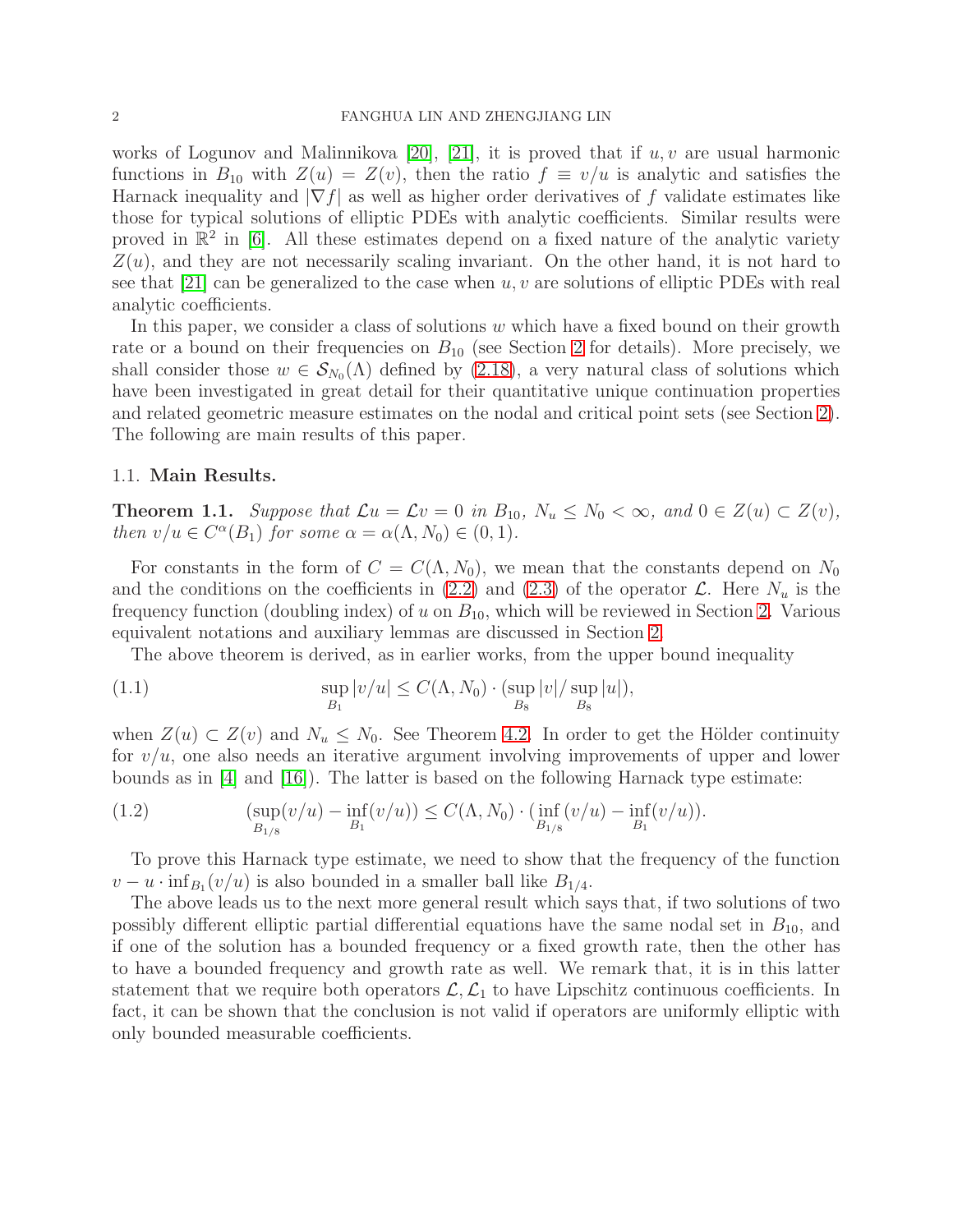<span id="page-2-0"></span>**Theorem 1.2.** *Suppose that*  $\mathcal{L}(u) = \mathcal{L}_1(v) = 0$  *in*  $B_{10}$ *, and*  $0 \in Z(u) = Z(v)$ *. Also assume that*  $N_u \leq N_0 < \infty$ . Then, there is a positive constant  $D = D(\Lambda, N_0) < \infty$ , such that  $N_v(0, 1) \leq D$ .

Here,  $N_v(0, 1)$  is the frequency function for v and ball  $B_1(0)$ . We emphasize again that  $\mathcal L$ and  $\mathcal{L}_1$  could be two different elliptic operators satisfying [\(2.2\)](#page-4-0) and [\(2.3\)](#page-4-1). This provides a local compactness property for a large class of solutions to such elliptic equations, see [\[9\]](#page-22-5).

As a direct corollary of Theorem [1.1](#page-1-0) and Theorem [1.2,](#page-2-0) we have the following theorem.

<span id="page-2-2"></span>**Theorem 1.3.** *Suppose that*  $\Delta(u) = \Delta(v) = 0$  *in*  $\mathbb{R}^n$ *, u is a harmonic polynomial, and*  $Z(u) = Z(v)$ *. Then, there is a constant*  $c \in \mathbb{R} \backslash \{0\}$  *such that*  $v = c \cdot u$ *.* 

When u is a homogeneous harmonic polynomial, this theorem was proved, see Theorem 1.2 in [\[21\]](#page-22-4). In Corollary [4.7,](#page-13-0) we proved, in fact, a bit stronger statement. The condition that u is a polynomial is important for [\[21\]](#page-22-4). For example, let  $u_{a,b}(x, y, z) = \sin(z)e^{ax+by}$  and  $a^2 + b^2 = 1$ , then harmonic functions  $u_{a,b}$  share the same nodal set, but with exponential growth. The work [\[20\]](#page-22-3) described many interesting examples of harmonic functions sharing the same nodal set either locally or globally.

In connection to harmonic/PDE analysis on non-smooth domains (e.g.,  $|4|$  and  $|16|$ ), we also established Carleson type estimates like  $(1.1)$  on a single nodal domain  $\Omega$  (defined by a solution  $u_0$ ). It should be noted that, in general, one cannot expect continuity (or even boundedness) up to the boundary  $\partial\Omega$  for the ratio  $v/u$  if v and u are solutions defined only on this single  $\Omega$ . See section [6,](#page-16-0) Theorem [6.1](#page-17-0) and the Example [1.5.](#page-3-0) Another main result we established is the following statement:

<span id="page-2-3"></span>**Theorem 1.4.** Let  $\Omega$  be a nodal domain of a solution  $u_0 \in S_{N_0}(\Lambda)$  with  $\mathcal{L}_0(u_0) = 0$  and  $0 \in \partial\Omega$ . Then, there is a set consisting of bounded number of points  $\{x_1, \ldots, x_{T_0}\}$  with  $T_0 = T_0(\Lambda, N_0)$  *in*  $\Omega \cap B_2$ *, such that* 

<span id="page-2-1"></span>
$$
(1.3) \quad C^{-1} \cdot |\nabla u_0| \cdot H^{n-1} \mathcal{L}(\partial \Omega \cap B_1) \le \sum_i^{T_0} \omega_i \mathcal{L}(\partial \Omega \cap B_1) \le C \cdot |\nabla u_0| \cdot H^{n-1} \mathcal{L}(\partial \Omega \cap B_1)
$$

*for some positive constant*  $C = C(\Lambda, N_0)$ *, where*  $\{\omega_i(\cdot)\}$ *'s are*  $\mathcal{L}_0$ *-harmonic measures on*  $\partial(\Omega \cap B_5)$  *with poles at*  $x_i \in \Omega \cap B_2$  *for*  $i = 1, 2, \ldots, T_0$ *. In particular,*  $\sum_i^{T_0} \omega_i \cup (\partial \Omega \cap B_1)$ *,*  $H^{n-1}\text{L}(\partial\Omega \cap B_1)$  *and*  $|\nabla u_0| \cdot H^{n-1}\text{L}(\partial\Omega \cap B_1)$  *are mutually absolutely continuous.* 

Note that it is necessary in general to choose more than one of such points  $x_i$  and the corresponding harmonic measures in order to have the two-sided estimates as shown in the above theorem. If one selects only one of such points (and its associated harmonic measure), then only the right half inequality of [\(1.3\)](#page-2-1) is true in general. We shall also point out that, the locations of these points  $\{x_i\}$ , while flexible, may depend on a particular nodal domain (and hence the defining function  $u_0$ ). What is important is that one can always choose such points; moreover the number of such points  $\{x_i\}$  is uniformly bounded (by  $T_0$ ) for any nodal domain of  $u_0$  for all  $u_0 \in S_{N_0}(\Lambda)$ .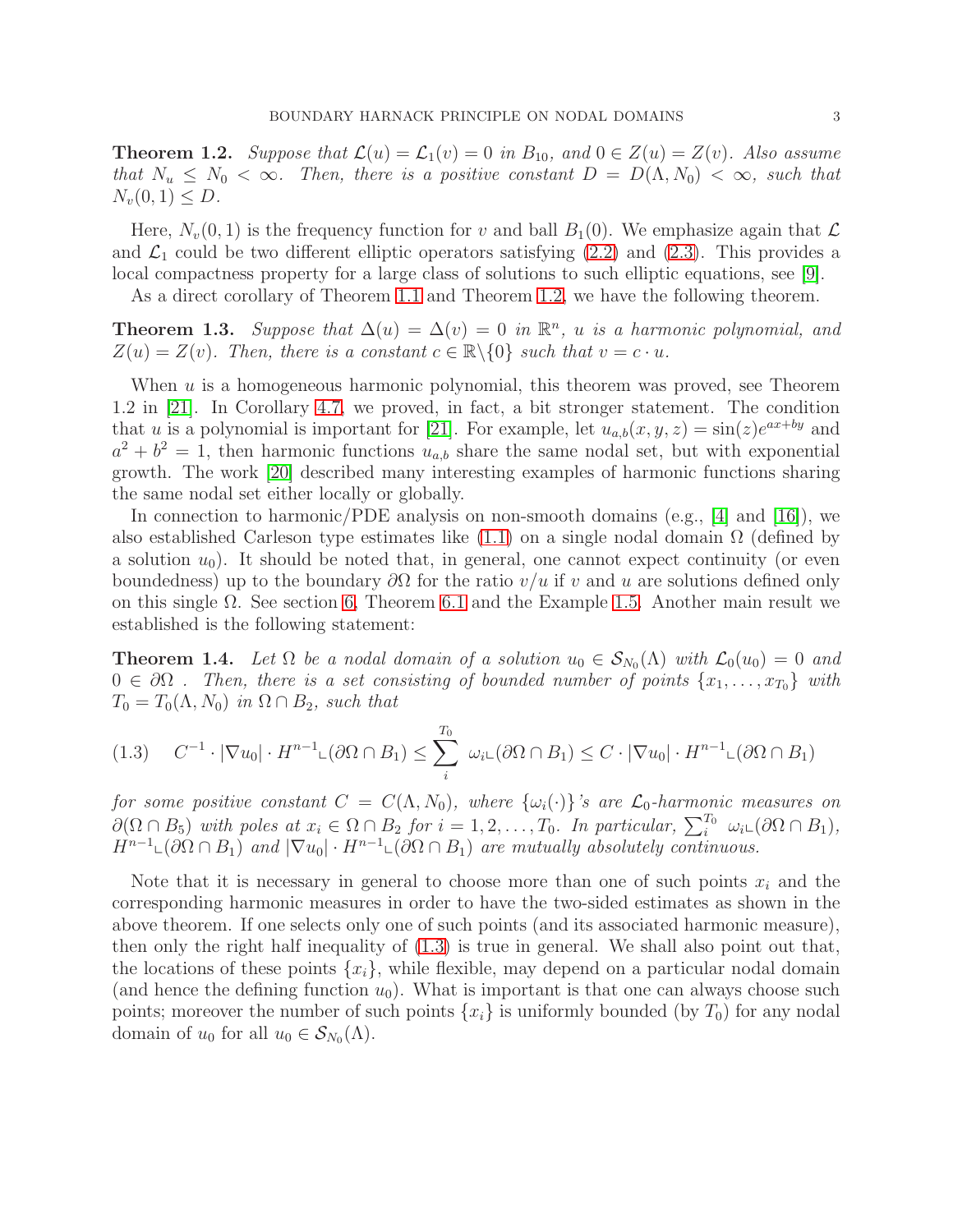#### 4 FANGHUA LIN AND ZHENGJIANG LIN

There are two basic ingredients in proving these results. One is the validity of the corkscrew condition and the existence of modified Harnack chains for this class of nodal domains. Such geometric structural properties make these nodal domains very similar to the NTA domains, see [\[16\]](#page-22-2). The other is the Carleson type estimates for solutions as in [\[4\]](#page-21-1), [\[16\]](#page-22-2) and [\[21\]](#page-22-4). We shall show, by the doubling properties of the defining functions (solutions), that nodal domains possess these desired geometric properties. One then established the Boundary Harnack princple and Carleson type estimates for non-negative solutions of uniformly elliptic operators with bounded measurable coefficients on such domains. The latter may be a useful fact for applications to some elliptic free boundary problems.

To end the descriptions of main results, let us show an example due to Leon Simon, see  $|11|$ .

<span id="page-3-0"></span>**Example 1.5.** Let  $f(z)$  be a smooth function on  $\mathbb{R}$  with  $|f''| < 1/2$ . The function  $u(x, y, z) =$  $xy + f(z)$  satisfies the elliptic equation  $\partial_{xx}^2 u + \partial_{yy}^2 u + \partial_{zz}^2 u - (f''(z))\partial_{xy}^2 u = 0$ . Then, the singular set of  $Z(u)$  is  $\{(0,0,z) \in \mathbb{R}^3 \mid f(z) = f'(z) = 0\}.$ 

One can choose a smooth (even analytic) and sufficiently small  $f$  such that around the singular set of  $Z(u)$ , the  $Z(u)$  behaves like many double cones and u only has two nodal domains. The topology of the nodal domains of  $u$  and its critical set can be unbounded (in smooth case). While the frequency of the solution  $u$  is close to 2. And Carleson type estimates as well as the boundary Harnack principle are still valid among other conclusions proved here.

1.2. Structure of the Paper. In section [2,](#page-4-2) we go over some tools and basic facts that will be used in the paper. In particular, the notions of the frequency function, the doubling index, and the three spheres theorems. In section [3,](#page-7-1) we will show the corkscrew property and a modified Harnack chain property for this class of nodal domains. Our arguments generalize that in [\[21\]](#page-22-4). In section [4,](#page-10-1) we will first show that the ratio  $v/u$  is locally bounded near the nodal sets, and then give the proofs for Theorem [1.1.](#page-1-0) We will also discuss the entire solutions and prove Theorem [1.3.](#page-2-2) In section [5,](#page-14-0) we will establish the Carleson type estimates and prove the Theorem [1.2.](#page-2-0) In Section [6,](#page-16-0) we will discuss the boundary Harnack principle on a single given nodal domain and then we prove Theorem [1.4.](#page-2-3)

Remark 1.6. Although we only consider the elliptic operators in divergence form in this article, one could easily extend all results in this article to the elliptic operators in nondivergence form with Lipschitz continuous leading coefficients. It would be also interesting to obtain a parabolic counter part.

Acknowledgements The research of authors are partially supported by the NSF grant, DMS1955249.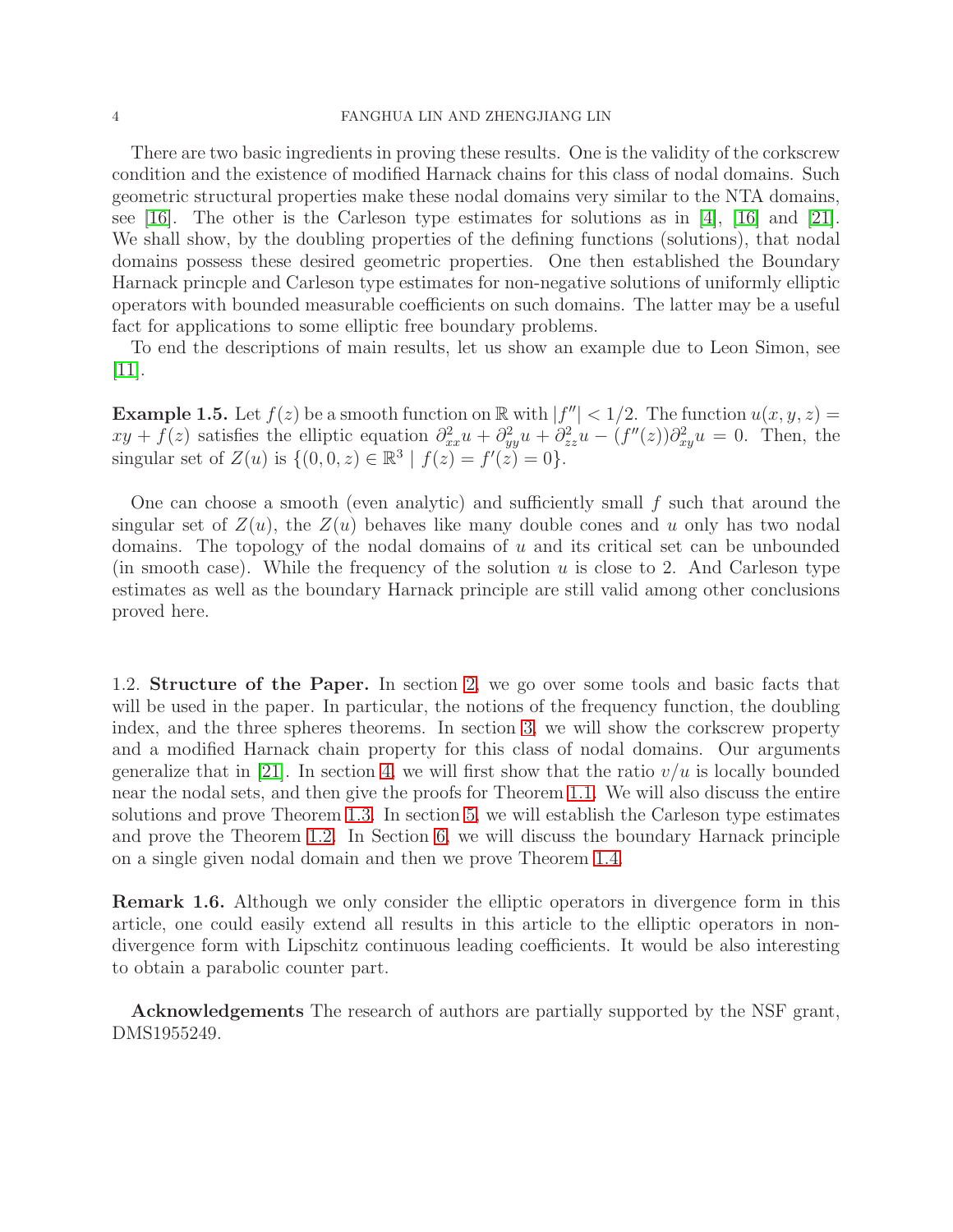## <span id="page-4-3"></span><span id="page-4-1"></span><span id="page-4-0"></span>2. Preliminaries and Tools

<span id="page-4-2"></span>Let w be a  $W^{1,2}$ -solution of an elliptic equation in divergence form in  $B_{10} \subset \mathbb{R}^n$  (the Euclidean ball with radius equaling to 10 and center at 0),

(2.1) 
$$
\mathcal{L}(w) \equiv \text{div}(A(x)\nabla w(x)) = 0,
$$

where the symmetric matrix-valued function,  $A(x) = (a_{ij})_{n \times n}$ , satisfies

(2.2) 
$$
\lambda \cdot I \leq A \leq \lambda^{-1} \cdot I,
$$

with Lipschitz entries,

$$
(2.3) \t\t\t ||a_{ij}||_{\text{Lip}} \le \Lambda_1,
$$

for some positive constants  $\lambda$  and  $\Lambda_1$ . In this paper, we write  $\mathcal{L}, \mathcal{L}_1$  etc. for elliptic operators which satisfy the conditions [\(2.1\)](#page-4-3) [\(2.2\)](#page-4-0) and [\(2.3\)](#page-4-1). We use  $L, L_1$  etc. to denote uniformly elliptic operators that satisfy only  $(2.1)$  and  $(2.2)$ . For simplicity, we will use the notation  $C(\Lambda)$  to denote positive constants which depend only on  $\lambda$ ,  $\Lambda_1$  and n and call them universal constants. And we shall use  $C(\lambda)$  for constants depending only on the [\(2.2\)](#page-4-0) and the dimension n. Most of constants appeared in the paper will depend only on the dimension  $n$ , the ellipticity constant  $\lambda$  and the doubling constant  $N_0$  for solutions of such uniformly elliptic operators L. By the standard interior estimates, if  $\mathcal{L}(w) = 0$  in  $B_{10}$ , then w is in  $C^{1,\alpha}(B_9)$ for any  $\alpha \in (0,1)$ . For general uniformly elliptic operators L, one has w is in  $C^{\alpha}$  for some positive  $\alpha$  by De Giorgi's theorem, see [\[14\]](#page-22-7). We define  $Z(w) \equiv \{x \in B_{10} | w(x) = 0\}$  as the zero set of w in  $B_{10}$ . For any point  $x \in B_9$ , we also define  $\delta_w(x) \equiv \text{dist}(x, Z(w))$  and use  $\delta(x)$  if there is no ambiguity.

2.1. Frequency Function and Doubling Index. Let us first recall the frequency function, which goes back to works of Agmon [\[2\]](#page-21-3) and Almgren [\[3\]](#page-21-4), and was further developed in [\[9\]](#page-22-5), see also [\[19\]](#page-22-8). This is a useful ingredient in estimating the size of nodal sets and the size of critical sets. We refer to [\[23\]](#page-22-9) for more recent developments with much improved sharp results and other applications of the frequency functions. For the convenience we recall and collect a few basic facts about the frequency function and its important consequences.

The frequency function for a solution w of  $\mathcal{L}(w) = 0$  is defined as

(2.4) 
$$
N_w(B_r(x_0)) = N_w(x_0, r) = \frac{r \cdot \int_{B_r(x_0)} \langle A(x) \nabla w, \nabla w \rangle}{\int_{\partial B_r(x_0)} \mu(x) |w|^2},
$$

and we also set

(2.5) 
$$
H_w(x_0, r) = r^{1-n} \int_{\partial B_r(x_0)} \mu(x) |w|^2,
$$

where  $\mu(x) = \langle A(x)x, x \rangle / |x|^2$ ,  $0 < \lambda < \mu(x) < n \cdot \lambda^{-1}$ ,  $x_0 \in B_9$ . Here  $B_r(x_0)$  is the Euclidean ball with radius equaling to r and center at  $x_0$ . If  $x_0 = 0$ , we use  $B_r = B_r(0)$ . And if there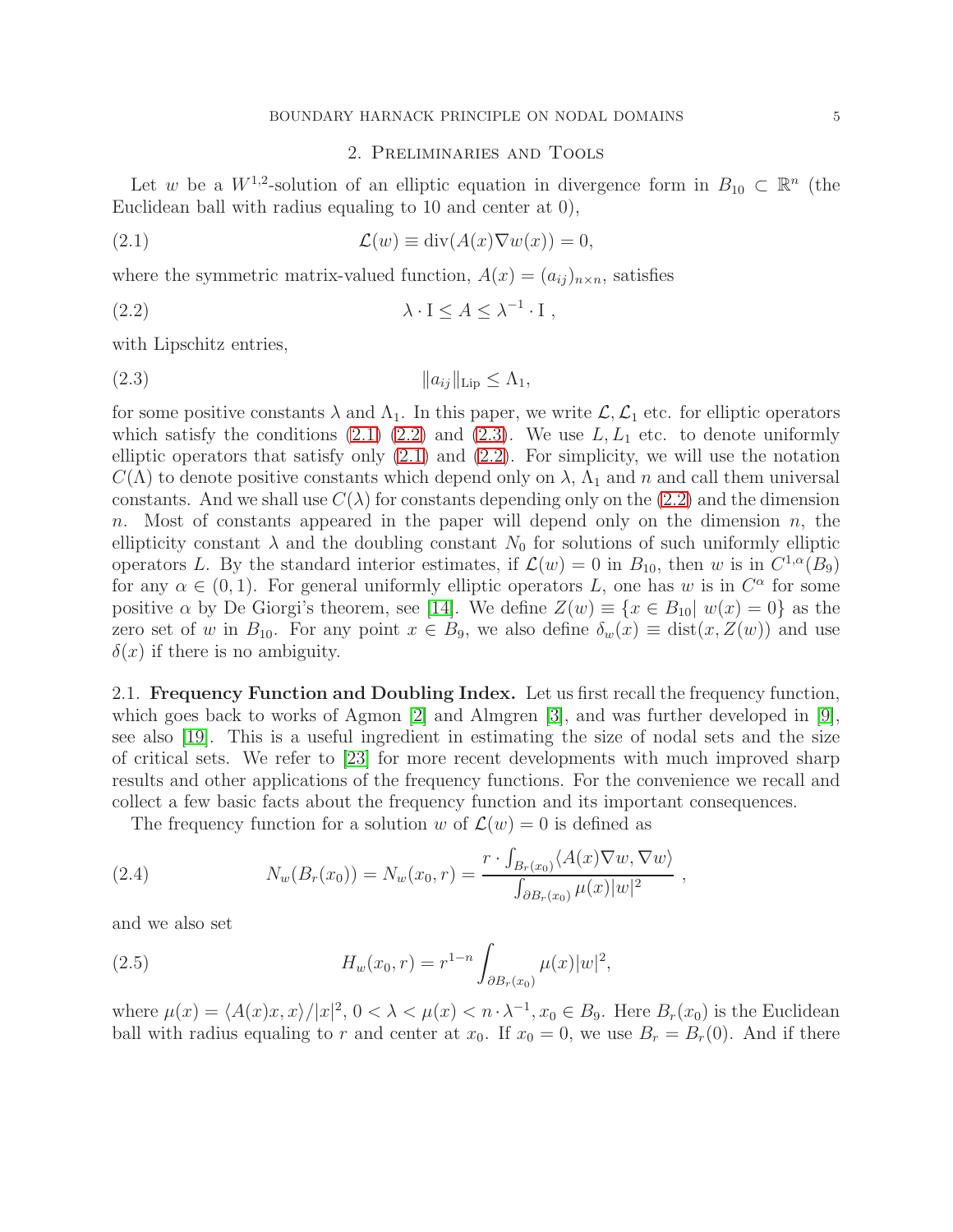is no ambiguity, we often use  $N(r)$  and  $H(r)$  (or  $N_w(r)$  and  $H_w(r)$ ) for simplicities. By [\[9\]](#page-22-5), one has

<span id="page-5-1"></span>(2.6) 
$$
\frac{H'}{H} = \frac{2N(r)}{r} + O(1),
$$

and  $O(1)$  is bounded by a universal constant  $C_1 = C_1(\Lambda)$ . We then have the following monotonicity theorem from [\[9\]](#page-22-5).

<span id="page-5-0"></span>**Theorem 2.1.** *There is a positive constant*  $C_2 = C_2(\Lambda)$ *, such that*  $\exp(C_2r) \cdot N(r)$  *is a nondecreasing function of* r*.*

A main consequence of Theorem [2.1](#page-5-0) is the doubling estimate. By using [\(2.6\)](#page-5-1), one has

(2.7) 
$$
\log\left(\frac{H(2R)}{H(R)}\right) \leq \int_{R}^{2R} 2\exp(-C_2r) \frac{\exp(C_2r)N(r)}{r} dr + C_1R
$$

$$
\leq C(\Lambda) \cdot N(2) + C_1(\Lambda)
$$

for any  $x_0 \in B_8$  and  $R < 1$ . For  $|\nabla w|$ , we have a similar doubling estimate, which is also derived in [\[9\]](#page-22-5).

**Theorem 2.2.** *Assume that*  $w(0) = 0$  *and*  $N_w(B_5) \leq N_0 < \infty$ *. Then for any*  $x \in B_2$  $R \in (0,1)$ *, we have* 

<span id="page-5-3"></span>(2.8) 
$$
\int_{B_{2R}(x)} |w|^2 \le 2^{K_1 N_0} \int_{B_R(x)} |w|^2
$$

(2.9) 
$$
\int_{B_{2R}(x)} |\nabla w|^2 \le 2^{K_2 N_0} \int_{B_R(x)} |\nabla w|^2
$$

*for some universal constants*  $K_1$  *and*  $K_2$ *.* 

<span id="page-5-5"></span>One can then easily derive the following versions of three spheres theorems.

**Theorem 2.3.** *There exist universal constants*  $K_3, K_4$  *and universal constants*  $\alpha_1, \alpha_2 \in$  $(0, 1)$ *, such that for any*  $x \in B_1$ *,* 

<span id="page-5-2"></span>(2.10) 
$$
\sup_{B_1(0)} |w| \leq K_3 \sup_{B_{1/8}(x)} |w|^{\alpha_1} \cdot \sup_{B_2(0)} |w|^{1-\alpha_1},
$$

<span id="page-5-4"></span>(2.11) 
$$
\sup_{B_1(0)} |\nabla w| \le K_4 \sup_{B_{1/8}(x)} |\nabla w|^{\alpha_2} \cdot \sup_{B_2(0)} |\nabla w|^{1-\alpha_2}
$$

Note that  $(2.10)$  is a consequence of  $(2.8)$  and one can get  $(2.11)$  by  $(2.9)$  (or by  $(2.8)$ , the Caccioppoli estimate and the Poincaré inequality) in a similar way. Recently, in  $[22]$ , Logunov and Malinnikova have improved substantially [\(2.10\)](#page-5-2) and [\(2.11\)](#page-5-4) by establishing a sharp Remez type estimates for solutions.

.

Before we proceed further, we want to point out the following equivalence of norms: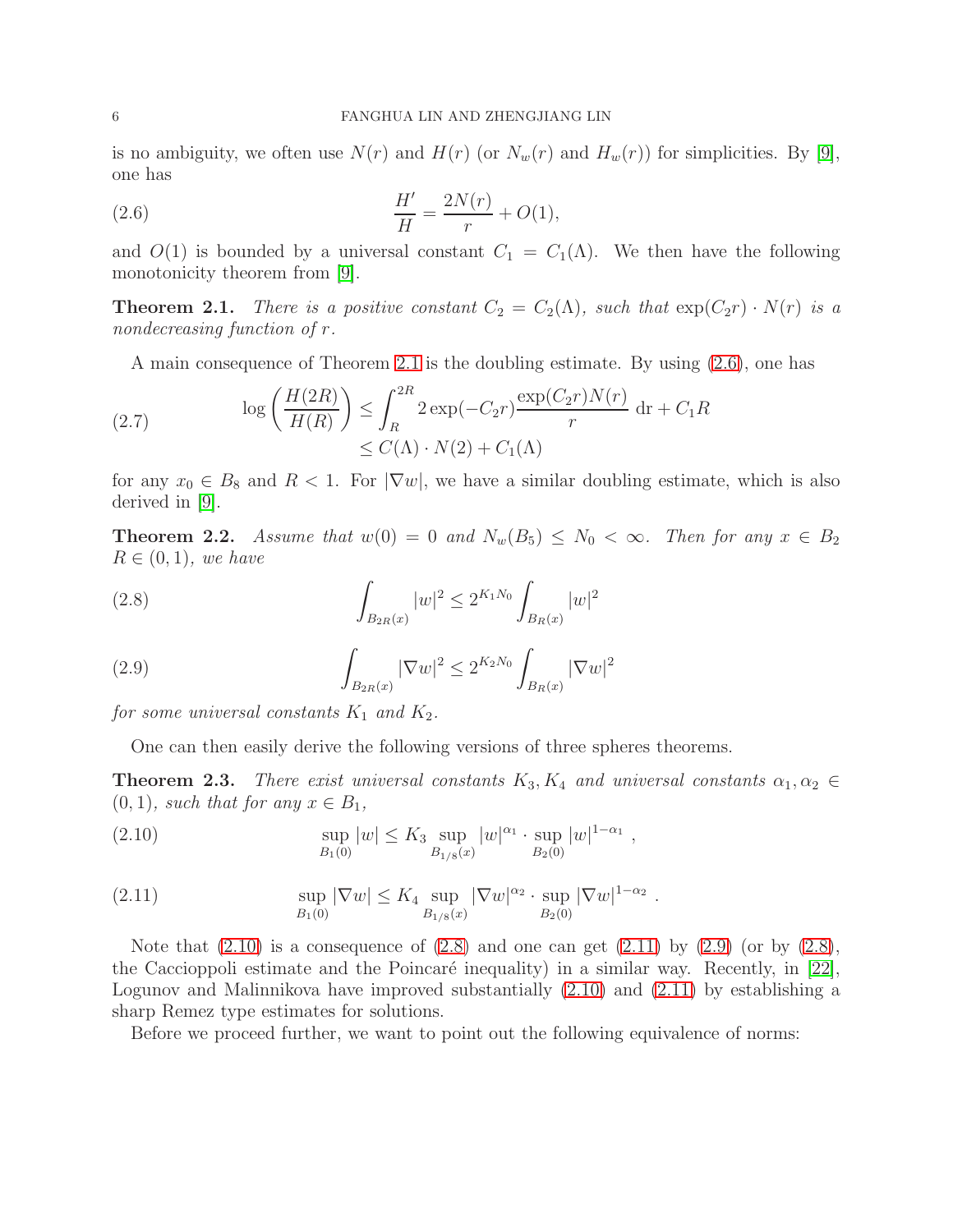<span id="page-6-0"></span>**Lemma 2.4.** *There are universal constants*  $c_1$ ,  $c_2$  *such that for any*  $0 < r < 4$ ,

(2.12) 
$$
\sup_{B_r(x_0)} |w|^2 \le c_1 \int_{B_{3r/2}(x_0)} |w|^2 \le c_2 \cdot H(x_0, 2r),
$$

*for any*  $x_0 \in B_6$ *.* 

The first inequality follows from the De Giorgi's theorem [\[14\]](#page-22-7), while the second inequality follows also from [\(2.6\)](#page-5-1) and  $N(r) \geq 0$ , and it is a general fact for subsolutions.

In the following, we will use  $\sup |\cdot|$  norm for most of estimates. First as in [\[23\]](#page-22-9) one defines the doubling index

(2.13) 
$$
N_D(w, B_r(x)) = \log \left( \frac{\sup_{B_r(x)} |w|}{\sup_{B_{r/2}(x)} |w|} \right),
$$

for any  $B_r(x) \subset B_9$ . Or more generally, one defines

(2.14) 
$$
\widetilde{N}_D(w, B_r(x)) = \sup_{B_s(y) \subset B_r(x)} \log \left( \frac{\sup_{B_s(y)} |w|}{\sup_{B_{s/2}(y)} |w|} \right).
$$

The doubling index  $N_D(r)$  and frequency function  $N(r)$  are equivalent because of Lemma [2.4,](#page-6-0) and we have the following inequalities:

(2.15) 
$$
K_1^{-1}N(r/2) - K_2 \le N_D(r) \le K_1N(2r) + K_2
$$

and

<span id="page-6-2"></span>(2.16) 
$$
K_1^{-1} \widetilde{N}_D(r/2) - K_2 \le N_D(r) \le \widetilde{N}_D(r),
$$

for some universal constants  $K_1, K_2$  and all  $r \in (0,8)$ . See [\[9\]](#page-22-5), [\[19\]](#page-22-8) and [\[23\]](#page-22-9) for details. Hence forth, without ambiguity, for either L or  $\mathcal{L}$ , when we say  $N_w \leq N_0$ , we mean that  $N_D(w, B_8(0))$  is bounded by  $N_0$ . And for  $\mathcal{L}$ , we will always, doubling the size of balls if necessary, use the equivalence of  $N(r)$ ,  $N_D(r)$  and  $N_D(r)$ .

Finally, let us give another application of these statements above. It is a growth estimate of  $|w(x)|$  in terms of  $\delta(x)$  for x near the nodal set of the solution w, which will be an important ingredient in our paper.

<span id="page-6-1"></span>**Theorem 2.5.** *Suppose that*  $L(w) = 0$  *in*  $B_{10}$  *for* L *only satisfying*  $(2.2)$ *, with*  $Z(w) \cap B_4 \neq \emptyset$ *and*  $N_w \leq N_0 < \infty$ , then there exist positive constants  $A_1(\lambda), A_2(\lambda, N_0)$  and  $\alpha(\lambda) \in (0, 1)$ , *such that*

(2.17) 
$$
A_1 \cdot \sup_{B_8} |w| \cdot \text{dist}^{\alpha}(x, Z(w)) \ge |w(x)| \ge A_2 \cdot \sup_{B_8} |w| \cdot \text{dist}(x, Z(w))^{N_0}
$$

*for any*  $x \in B_2$ *.* 

*Proof.* We can assume that  $\sup_{B_8}|w|=1$ . The left side inequality follows directly from the De Giorgi theorem, see [\[14\]](#page-22-7). For the right side one, let  $r = \text{dist}(x, Z(w))$ , then the usual Harnack inequality implies that  $\sup_{B_{r/2}(x)} |w| \leq h(\lambda) \cdot |w(x)|$  for some  $h(\lambda) > 1$ . By the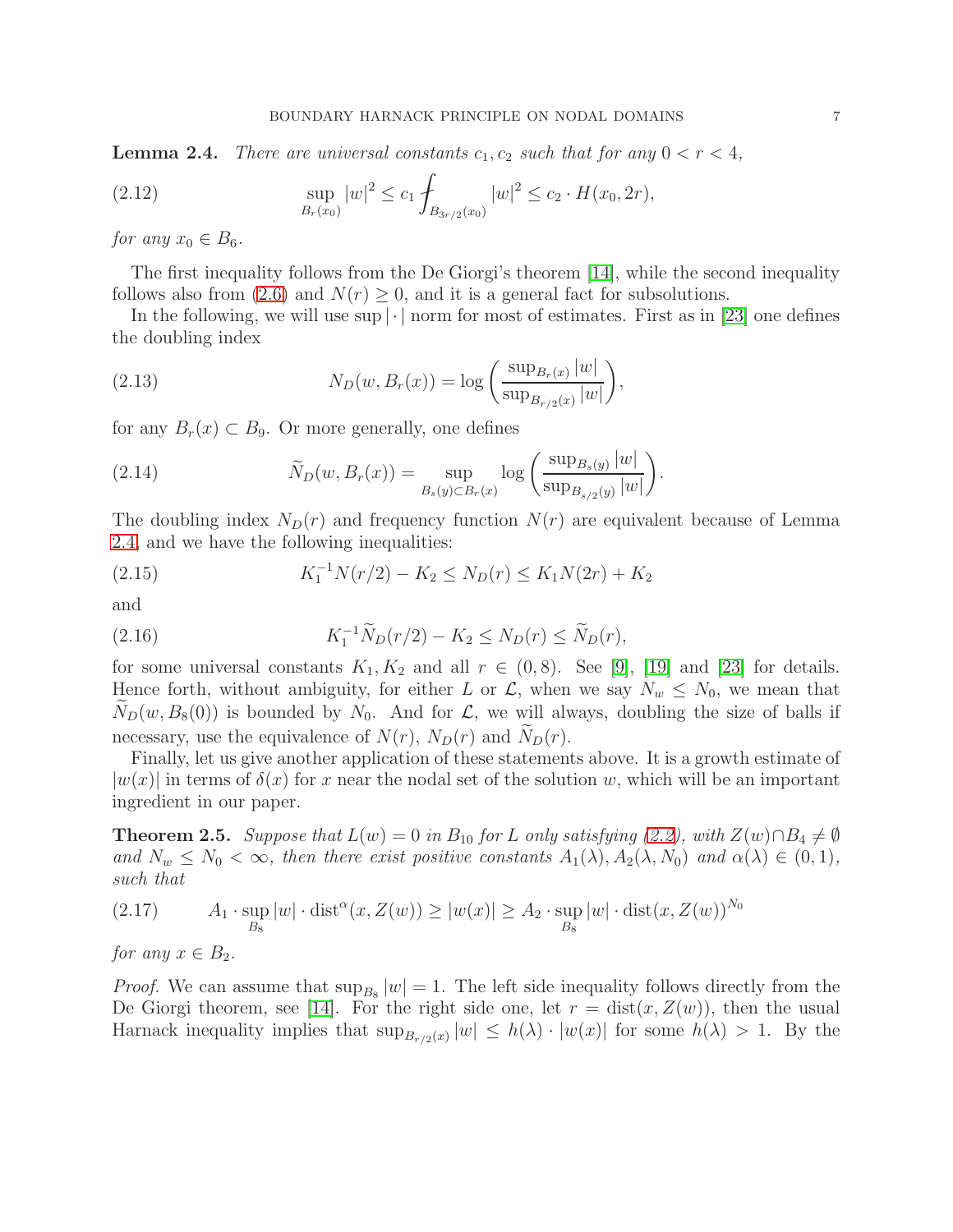definition of  $N_w \le N_0$ , we know that  $2^{-kN_0} \cdot \sup_{B_{2^{k-1} \cdot r}(x)} |w| \le \sup_{B_{r/2}(x)} |w|$  for all  $k \in \mathbb{Z}_+$ , which yields the conclusion.

Remark 2.6. One can easily find scaled versions of the above growth estimate on balls of size r. For operators with analytic coefficients (hence solutions are also analytic in the interior), the above growth estimate can be derived from the Lojasiewicz inequality as in [\[21\]](#page-22-4). However, all the constants involved will depend on the real analytic nature of the variety  $Z(w)$ . It is thus not so convenient to obtain uniform estimates when the nodal sets  $Z(w)$  or operators involved are perturbed. If the coefficients are Lipschitz continuous, the gradients of the solutions  $w$  satisfy the same growth estimates, see [\[9\]](#page-22-5).

2.2. A Compact Class of Solutions. Our second tool builds on the compactness of a class of solutions to any elliptic equations satisfying  $(2.2)$  and  $(2.3)$ , which are defined as follows:

(2.18)

<span id="page-7-0"></span>
$$
\mathcal{S}_{N_0}(\Lambda) \equiv \{ w \in W^{1,2} \mid \mathcal{L}(w) = 0 \text{ in } B_{10}, \mathcal{L} \text{ satisfies (2.2), (2.3), } N_w \le N_0, \sup_{B_8} |w| = 1 \}.
$$

This is a compact family in local  $C^{1,\alpha}$ -metric. A direct consequence is the compactness of their zero sets, i.e.,

(2.19) 
$$
\mathcal{F}_{N_0}(\Lambda) = \{ Z(w) \cap \overline{B_8} \mid w \in \mathcal{S}_{N_0}(\Lambda) \}
$$

is compact under the Hausdorff distance.

The class  $\mathcal{S}_{N_0}(\Lambda)$  is usually used to give upper bounds for the size of nodal sets or the size of critical sets. Let's summarize these estimates into the following statements:

<span id="page-7-2"></span>(2.20) 
$$
H^{n-1}(Z(w) \cap B_4) \le P_1(\Lambda, N_0)
$$

and

<span id="page-7-3"></span>(2.21) 
$$
H^{n-2}(S(w) \cap B_4) \le P_2(\Lambda, N_0)
$$

for any  $w \in \mathcal{S}_{N_0}(\Lambda)$ . Here,  $S(w) \equiv \{x \in B_9 \mid w(x) = |\nabla w|(x) = 0\}$  and the two positive constants  $P_1, P_2$  only depend on  $\Lambda$  and  $N_0$ .

There are sveral important contributions for these two estimates, see for examples, [\[7\]](#page-22-11), [\[15\]](#page-22-12), [\[19\]](#page-22-8), [\[12\]](#page-22-13) and [\[5\]](#page-21-5). The best estimates upto date are  $P_1 = M_1(\Lambda) \cdot N_0^{\alpha}$  for some  $\alpha = \alpha(n) > 1$ and  $P_2 = \exp(M_2(\Lambda) \cdot N_0^2)$ , which are in [\[22\]](#page-22-10), [\[17\]](#page-22-14) and [\[24\]](#page-22-15) separately. It is worth to point out that in [\[5\]](#page-21-5) and [\[24\]](#page-22-15), the authors also established estimates on the Minkovski content, that is, the volume of a small neighborhood of  $Z(w)$  and  $S(w)$ . Moreover, the set  $S(w)$  can be replaced by  $C(w)$ , the set of all points  $x \in B_9$  such that  $|\nabla w(x)| = 0$ , see for examples  $|13|$  and  $|5|$ .

## 3. Modified Harnack Chain and Corkscrew Condition

<span id="page-7-1"></span>In this section, we will show some geometric properties of nodal domains. Surprisingly, some of them are similar to properties of NTA domains [\[16\]](#page-22-2), which have been influential in potential analysis on non-smooth domains and which have applications to many problems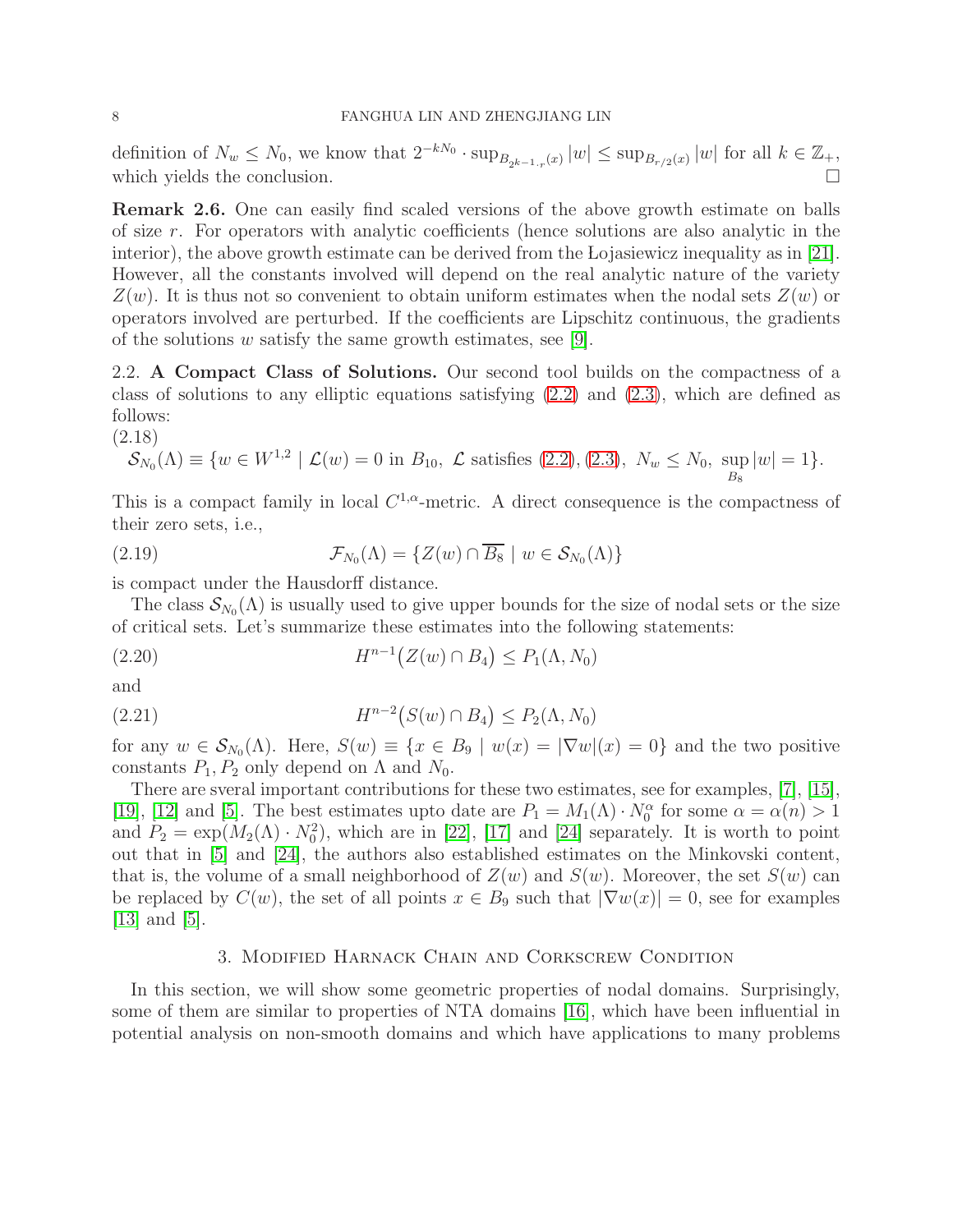including the regularity of free boundaries. For a domain to be NTA, it needs to satisfy two assumptions called the corkscrew condition and the Harnack chain condition. It is not hard to find examples of nodal domains that are not NTA. In some sense, typical nodal domains are like Lipschitz cones at sufficiently small scales and at larger scales they are more like twisted Hölder domains with complicated topology. For the class of uniformly elliptic operators with bounded measurable coefficients, so long as the solutions that are considered satisfy this additional doubling property [\(2.8\)](#page-5-3) , the associated nodal domains will satisfy a corkscrew condition and a modified Harnack chain condition. In the (uniformly) analytic case, it is proved in [\[21\]](#page-22-4). Our proof of the following statement is a generalization of that in [\[21\]](#page-22-4). It builds on the natural scaling invariant property for this class of nodal domains.

<span id="page-8-1"></span>**Theorem 3.1.** *Suppose that*  $L(w) = 0$  *in*  $B_{10}$ *, with*  $0 \in Z(w)$  *and*  $N_w \le N_0 < \infty$ *. Then, for any nodal domain*  $\Omega$  *of* w with  $\Omega \cap B_1 \neq \emptyset$ , and any  $x \in \Omega \cap B_1$ , there is a chain of points  ${x_i}_{i=0}^m \subset \Omega$  *with*  $x_0 = x$  *and satisfying the following properties: for*  $i = 0, 1, ..., m - 1$ ,

- *(1) (Modified Harnack Chain.)*
	- $(i)$   $|w(x_{i+1})| \geq C_3(\lambda, N_0)|w(x_i)|$  *for some*  $C_3 > 1$ *;*
	- $(iii)$   $|x_{i+1} x_i| \leq (1 \theta_0(\lambda, N_0)) \cdot \delta(x_i)$  *for some*  $\theta_0 \in (0, 1)$ *,*  $x_i \in B_2$  *and*  $\delta(x_i) \leq 1/4$ *; (iii)*  $x_m$  ∈  $B_3 \setminus B_2$  *or*  $x_m$  ∈  $B_2$  *but*  $\delta(x_m) > 1/4$ *;*
	- $(iv)$   $m \le -\xi_1(\lambda, N_0) \log(\delta(x_0)) + \xi_2(\lambda, N_0)$  *for some*  $\xi_1, \xi_2 > 0$ *.*
- (2) (Corkscrew Condition.)  $\delta(x_m) > c_4(\lambda, N_0)$  *for some*  $c_4 \in (0, 1/4)$ *, and hence*  $B_4 \cap \Omega$ *contains a ball of radius*  $c_4/2$ *.*

If one considers all nodal domains of w that intersect with  $B_1$ , the second statement in the above theorem implies exactly the two-sided corkscrew condition as in the definition of NTA domains.

The first statement in the above theorem leads to modified Harnack chains. One does have that the values of  $w(x_i)$  grow geometrically. But it implies only that  $x_i$ 's stay away from  $Z(w)$  (in a same nodal domain) by a power of its distance to the boundary of the nodal domain. This latter geometric picture is consistent with the Theorem [2.5.](#page-6-1) In this connection, we find that there is an interesting connection to the hyperbolic metric defined on the nodal domains, which is the Euclidean metric multiplying by the conformal factor  $w^{-2}$ . But we shall not explore it in this article.

<span id="page-8-0"></span>**Lemma 3.2.** *Suppose that*  $L(w) = 0$  *in*  $B_{10}$ *, with*  $0 \in Z(w)$  *and*  $N_w \le N_0 < \infty$ *, then there are constants*  $C_3 = C_3(\lambda, N_0) > 1$  *and*  $\theta_0 = \theta_0(\lambda, N_0) \in (0, 1)$ *, such that for any*  $x \in B_2$ *with*  $w(x) \neq 0$  *and*  $\delta(x) \leq 1/4$ *, there is an*  $\tilde{x} \in B_3$  *with*  $|x - \tilde{x}| \leq (1 - \theta_0) \cdot \delta(x)$  *and*  $|w(\tilde{x})| > C_3|w(x)|$ .

*Proof.* Suppose that  $w(x) > 0$  and let  $\delta = \delta(x)$ . Set  $\epsilon \equiv (\sup_{B_{(1-\theta)\delta}(x)} w)/w(x) - 1 > 0$  with a positive and small  $\theta$  to be chosen later. Since  $L(w(\cdot) - w(x)) = 0$ , by the usual Harnack's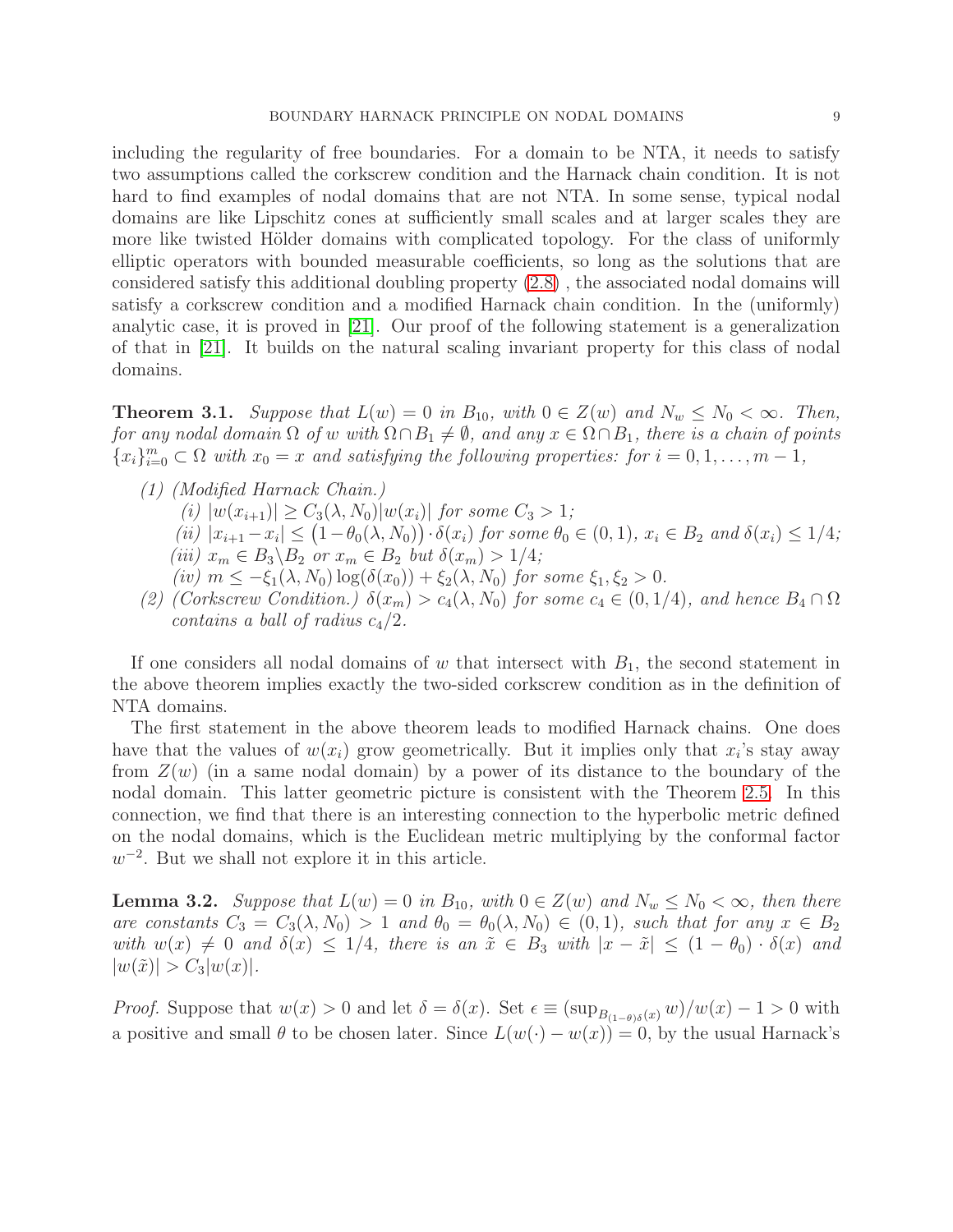inequality,

<span id="page-9-1"></span>(3.1) 
$$
\sup_{B_{(1-2\theta)\delta}(x)} |w(\cdot) - w(x)| \le C(\lambda, \theta) \cdot \sup_{B_{(1-\theta)\delta}(x)} (w(\cdot) - w(x)) = C(\lambda, \theta) \cdot \epsilon w(x).
$$

By the definition of  $N_w \leq N_0$  and the usual Harnack's inequality, we have that

(3.2) 
$$
\sup_{B_{2\delta}(x)} |w| \le 4^{N_0} \sup_{B_{\delta/2}(x)} |w| \le 4^{N_0} \cdot C(\lambda) \cdot w(x).
$$

On the other hand, since there is an  $x_* \in Z(w)$  such that  $|x - x_*| = \delta$ , the De Giorgi's theorem yields that

<span id="page-9-0"></span>(3.3) 
$$
\sup_{B_{4\theta\delta}(x_*)} |w| \leq C(\lambda) \cdot \theta^{\alpha} \sup_{B_{2\delta}(x)} |w| \leq C(\lambda) 4^{N_0} \cdot \theta^{\alpha} \cdot w(x)
$$

for some  $\alpha = \alpha(\lambda)$  and for every  $\theta \in (0, 1/16)$ . Now we choose a  $\theta = \theta(\lambda, N_0) \in (0, 1)$  such that  $C(\lambda)4^{N_0} \cdot \theta^{\alpha} < 1/2$  in [\(3.3\)](#page-9-0).

Then, for any  $y \in B_{4\theta\delta}(x_*) \cap B_{(1-2\theta)\delta}(x)$ , by [\(3.1\)](#page-9-1) and [\(3.3\)](#page-9-0), we have that

(3.4) 
$$
(1 - C(\lambda, \theta)\epsilon) \cdot w(x) \le w(y) \le \frac{1}{2} \cdot w(x),
$$

which yields that  $\epsilon \geq c > 0$  for some positive  $c = c(\lambda, \theta) = c(\lambda, N_0)$ .

Let  $\theta_0 = \theta$ ,  $C_3 = C_3(\lambda, N_0) = \epsilon + 1$  and  $\tilde{x}$  is a point on  $\partial B_{(1-\theta)\delta}(x)$  which takes the value of sup<sub>B(1−θ)δ</sub>(x) w.

With Lemma [3.2,](#page-8-0) we can proceed to the proof of Theorem [3.1.](#page-8-1)

*Proof of Theorem [3.1.](#page-8-1)* For (i) and (ii), one simply applies Lemma [3.2](#page-8-0) iteratively. This iteration that satisfies both (i) and (ii) has to end after finitely many steps. We let  $m$  and the corresponding  $x_m$  as the first time that (iii) of Theorem [3.1](#page-8-1) is valid.

For (iv), the upper bound of  $m$ , by (i) and Theorem [2.5,](#page-6-1) we have that

(3.5) 
$$
(C_3)^m \cdot A_2 \delta(x)^{N_0} \cdot \sup_{B_8} |w| \le (C_3)^m |w(x)| \le |w(x_m)| \le \sup_{B_8} |w|,
$$

which is equivalent to

(3.6) 
$$
m \le (-N_0 \log(\delta(x)) - \log(A_2)) / \log(C_3).
$$

Since  $C_3 > 1$ , we get the desired  $\xi_1$  and  $\xi_2$ .

For the Corkscrew Condition, we first assume that  $\delta(x_m) \leq 1/4$  and  $\sup_{B_8} |w| = 1$ . From Theorem [2.5,](#page-6-1) there are  $A_1(\lambda), A_2(\lambda, N_0) > 0$  such that

(3.7) 
$$
A_1 \cdot \delta(y)^{\alpha} \ge |w(y)| \ge A_2 \cdot \delta(y)^{N_0}
$$

for any  $y \in B_2$ . Hence, it suffices to show that  $|w(x_m)| \ge C(\lambda, N_0) > 0$ . Because

(3.8) 
$$
|x_0 - x_m| \le \sum_{i=0}^{m-1} |x_i - x_{i+1}|
$$

 $\Box$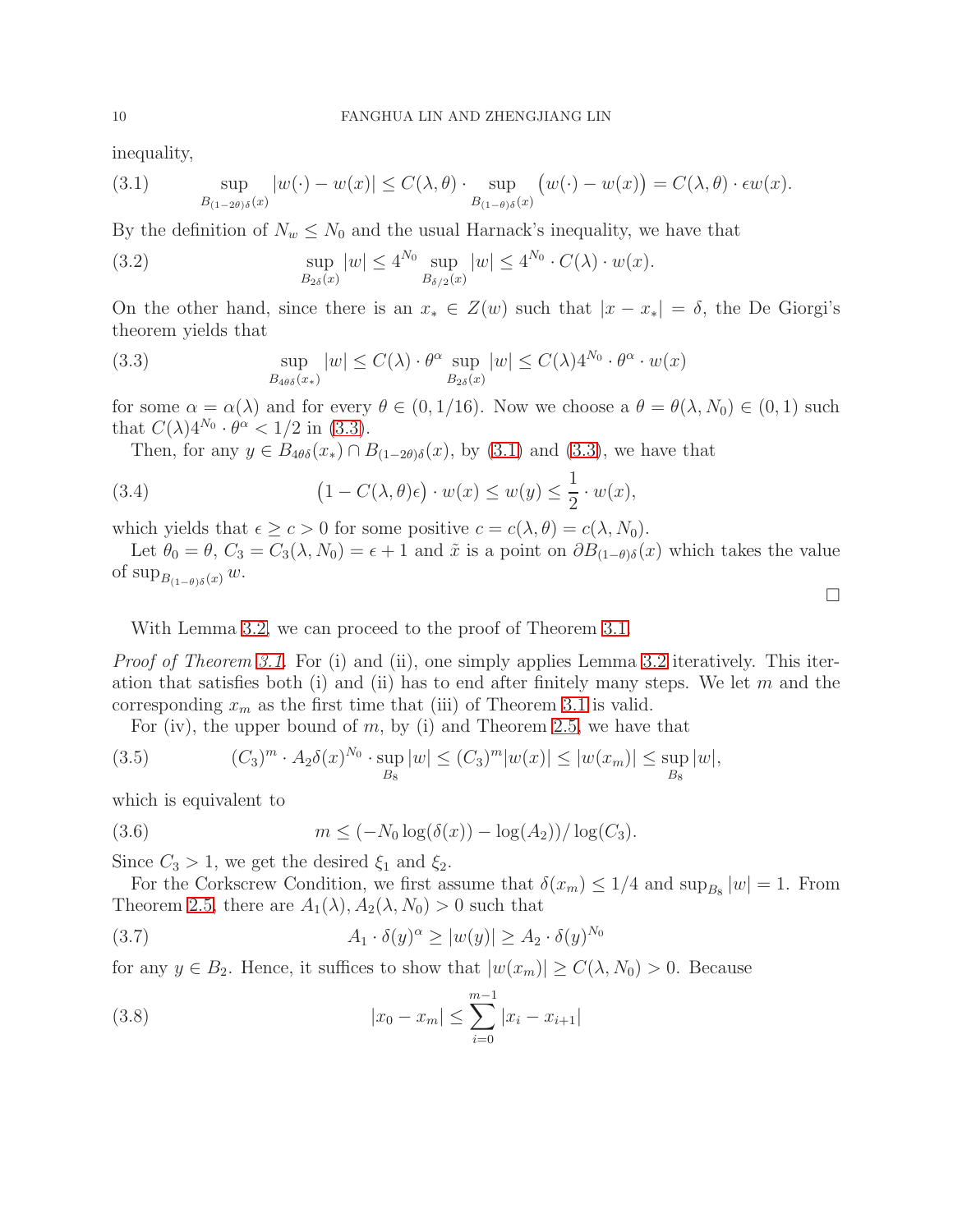and

$$
(3.9) \t |x_i - x_{i+1}| \le \delta(x_i) \le A_2^{-1/N_0} |w(x_i)|^{1/N_0} \le A_2^{-1/N_0} |w(x_m)|^{1/N_0} \cdot C_3^{(i-m)/N_0},
$$

also,  $|x_0 - x_m| \ge 2 - 1 = 1$  and  $\sum_{i=0}^{m-1} C_3^{(i-m)/N_0}$  $\frac{3^{(i-m)/N_0}}{3}$  is bounded by  $1/(C_3^{1/N_0}-1)$ , we get a desired lower bound for  $|w(x_m)|$ .

A direct corollary of the Corkscrew Condition is the local boundedness of number of nodal domains.

<span id="page-10-2"></span>**Corollary 3.3.** *Suppose that*  $L(w) = 0$  *in*  $B_{10}$ *, with*  $0 \in Z(w)$  *and*  $N_w \le N_0 < \infty$ *. Then, the number of nodal domains in*  $B_4$  *which have nonempty intersections with*  $B_1$  *is bounded by a positive integer*  $T_0 = T_0(\lambda, N_0)$ .

### 4. BOUNDARY HARNACK, HÖLDER CONTINUITY AND ENTIRE SOLUTIONS

<span id="page-10-1"></span>We will use the corkscrew property of nodal domains to provide versions of boundary Harnack principle. We observe first the following:

**Lemma 4.1.** *Assume that*  $\mathcal{L}u = \mathcal{L}v = 0$  in  $B_{10}$ , with  $\sup_{B_8} |u| = \sup_{B_8} |v| = 1$ , and  $N_D(u, B_8) \le N_0 < \infty$ . If  $1 < 2^{N_0+1} < m < \infty$ , then  $N_D(mu - v, B_8) \le N_0 + 2 < \infty$ .

*Proof.*

(4.1) 
$$
\frac{\sup_{B_8} |mu - v|}{\sup_{B_4} |mu - v|} \le \frac{m+1}{m \cdot \sup_{B_4} |u| - 1} \le \frac{m+1}{m \cdot 2^{-N_0} - 1} \le 2 \frac{m+1}{m \cdot 2^{-N_0}} \le 4 \cdot 2^{N_0}
$$

<span id="page-10-0"></span>**Theorem 4.2.** *Suppose that*  $\mathcal{L}u = \mathcal{L}v = 0$  *in*  $B_{10}$ *, and*  $0 \in Z(u) \subset Z(v)$ *, with*  $\sup_{B_8} |u| =$  $\sup_{B_8}|v| = 1$ . If  $N_u \leq N_0 < \infty$ , then there is a positive constant  $C = C(\Lambda, N_0) < \infty$  such *that*  $|v/u| \leq C$  *in*  $B_1 \setminus Z(u)$ .

*Proof.* First, we show that there is a large  $C = C(\Lambda, N_0)$  such that  $Cu - v$  has the same nodal domains as u in  $B_1$ . Set  $\delta(x) \equiv \delta_{Z(u)}(x)$ .

Let  $E = \{x \in B_3 \mid (Cu - v)(x) \cdot u(x) > 0 \}$ . We can first assume that  $C > 2^{N_0+1}$  as in the previous lemma and then by [\(2.16\)](#page-6-2) get that  $N_{Cu-v} \leq \mathcal{N}_0 \equiv K_1(\Lambda)(N_0 + 2) + K_2(\Lambda)$  for some  $K_1, K_2 > 0$ . Let  $E_1 = \{x \in B_3 \mid \delta(x) > c_4/8\}$ , where  $c_4 = c_4(\mathcal{N}_0, \Lambda)$  is the same constant appeared in the Corkscrew Condition of Theorem [3.1](#page-8-1) for  $Cu - v$ . By Theorem [2.5,](#page-6-1) we have  $|u(x)| > A_2(c_4/8)^{N_0} \equiv c$  for any  $x \in E_1$ . Let us fix  $C = 2 \max\{c^{-1}, 2^{N_0+1}\}$ . For this C, we have  $E_1 \subset E$  because for any  $x \in E_1$ , we have  $|Cu(x)| > 2$ , and then  $(Cu - v)(x)$  and  $u(x)$ must have the same sign.

For this fixed C, assume that there is an  $x \in B_1$  such that  $u(x) > 0$  but  $(Cu - v)(x) \leq 0$ . Note that if  $(Cu - v)(x) = 0$ , by the strong maximum principle and unique continuation, we can always choose another point y arbitrarily close to x with  $(Cu - v)(y) < 0$  but  $u(y) > 0$ . So, we assume that  $(Cu - v)(x) < 0$ . Therefore, this x is in a negative nodal domain  $\Omega$ of  $Cu - v$  in B<sub>3</sub>, which means that  $Cu - v < 0$  in  $\Omega$  and  $\Omega$  is in the complement of E.

 $\Box$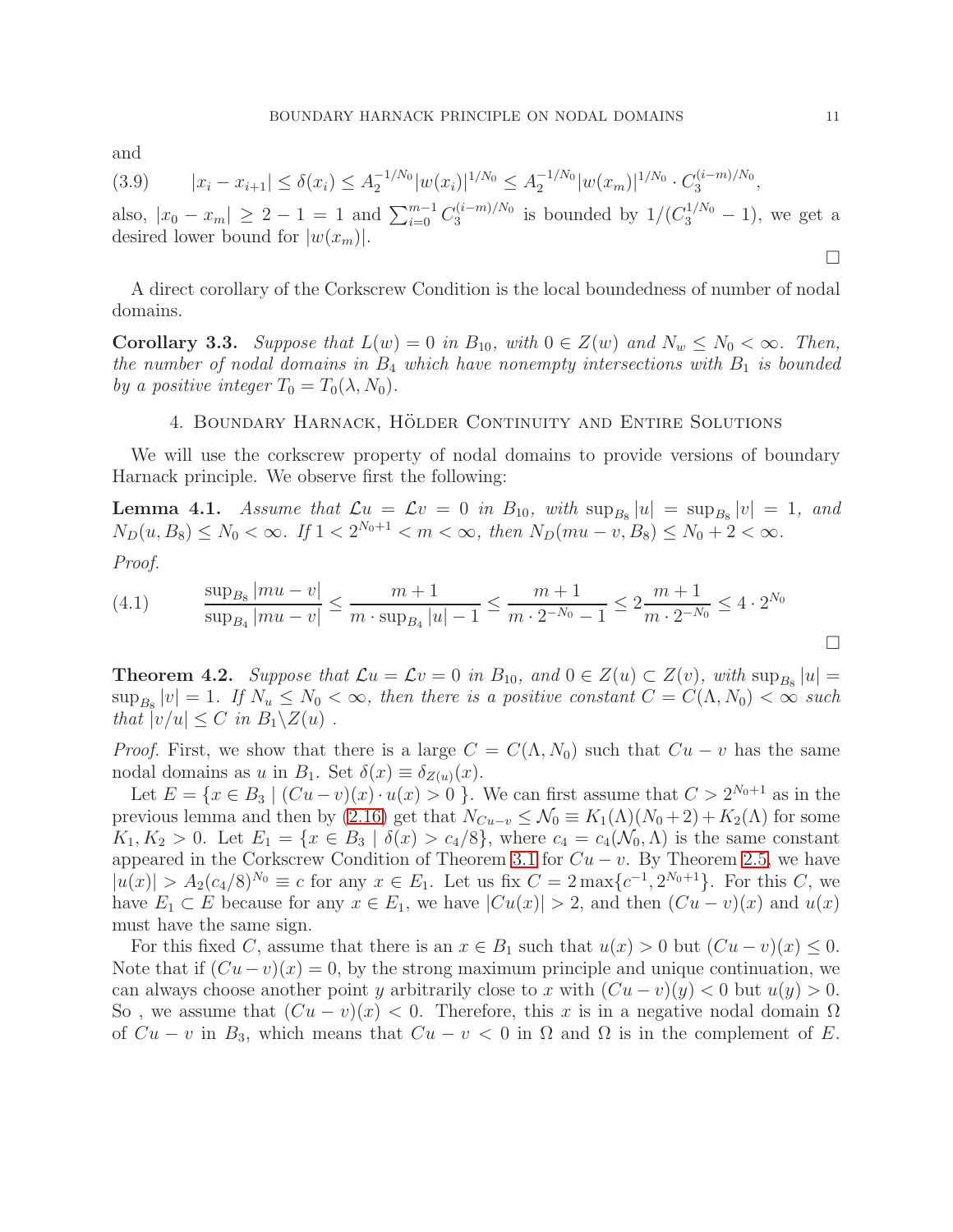On the other hand, since x is in a positive nodal domain of u in  $B_3$ , which we denote as  $\Omega_1$ ,  $\Omega$  is contained in  $\Omega_1$  and is certainly not connected with other nodal domains of u. So,  $\Omega \subset \Omega_1 \backslash E$ . By the corkscrew property as in the Theorem [3.1](#page-8-1) for  $Cu - v$  (note the doubling index is bounded by  $N_0 + 2$  independent of large C), there is a point  $x_m \in \Omega \cap B_3$  such that  $\delta(x_m) \geq \text{dist}(x_m, Z(Cu - v)) > c_4$ , which is clearly impossible by our construction of  $E_1$  and the fact that  $E_1 \subset E$ . Hence we have proved that  $B_1 \setminus Z(u) \subset E$ , which means that  $Cu - v$ has the same nodal domains as u in  $B_1$ .

Similarly, for the same C, we can show that  $Cu + v$  has the same nodal domains as u in  $B_1$ . Hence,  $|v/u| \leq C$  in  $B_1 \setminus Z(u)$ .

<span id="page-11-0"></span>**Corollary 4.3.** Suppose that  $\mathcal{L}u = \mathcal{L}v = 0$  in  $B_{10}$ ,  $0 \in Z(u) = Z(v)$ , and  $\sup_{B_8} |u| =$  $\sup_{B_8}|v| = 1$ , with  $N_u \le N_0$  and  $N_v \le N_0$  for some positive  $N_0 < \infty$ . Then, there is a *positive constant*  $C = C(\Lambda, N_0) < \infty$ , such that  $C^{-1} \le |v/u| \le C$  in  $B_1 \setminus Z(u)$ .

*Proof.* Switch the position of u and v in Theorem [4.2.](#page-10-0)

Remark 4.4. We should note that both the Theorem [4.2](#page-10-0) and the Corollary [4.3](#page-11-0) remains true when  $\mathcal L$  is replaced by L, see Theorem [6.1](#page-17-0) in section [6.](#page-16-0) On the other hand, by Theorem [5.1](#page-14-1) that we will prove in the next section, we can drop the assumption that  $N_v \leq N_0$  because Theorem [5.1](#page-14-1) implies that  $N_v \leq D(\Lambda, N_0) < \infty$  on  $B_1$ . And consequently one can prove the boundedness of  $|v/u|$  on  $B_{1/10}\backslash Z(u)$  as in Theorem [4.2.](#page-10-0)

Next, we show that  $v/u$  satisfies a strong maximum principle, which was noted in the Remark 2.8 of [\[20\]](#page-22-3) for the case  $\mathcal{L} = \Delta$ .

<span id="page-11-1"></span>**Theorem 4.5.** Suppose that  $\mathcal{L}u = \mathcal{L}v = 0$  in  $B_{10}$ , and  $Z(u) \subset Z(v)$ , then  $\sup_{B_8} v/u$  cannot *be achieved at*  $x \in B_8$  *if*  $v/u$  *is not a constant.* 

*Proof.* Denote  $\sup_{B_8} v/u$  as M, we consider  $Mu - v$ . We can assume that  $Mu - v \neq 0$ . For  $x \in B_8$ , if  $u(x) > 0$ , then  $M \ge v(x)/u(x)$  and then  $Mu(x) - v(x) \ge 0$ . By the usual strong maximum principle, we know  $Mu(x) - v(x) > 0$ . Similarly, if  $u(x) < 0$ , we have  $Mu(x) - v(x) < 0$ . Hence, M is not achieved at  $x \in B_8 \backslash Z(u)$ . These also tell us that  $Z(u) \cap B_8 = Z(Mu - v) \cap B_8.$ 

Now, for any  $x_0 \in Z(u) \cap B_8$ , consider  $B_{10r}(x_0)$  for some r small enough. By Theorem [4.2,](#page-10-0)

(4.2) 
$$
\inf_{B_r(x_0)\setminus Z(u)} \left|M - \frac{v}{u}\right| = \inf_{B_r(x_0)\setminus Z(u)} \left|\frac{Mu - v}{u}\right| \n= \frac{1}{\sup_{B_r(x_0)\setminus Z(u)} |u/(Mu - v)|} \n\ge C \cdot \frac{\sup_{B_{s_r}(x_0)} |Mu - v|}{\sup_{B_{s_r}(x_0)} |u|} > 0,
$$

where C is a positive constant depending on  $\Lambda$  and  $\widetilde{N}_D(Mu - v, B_{10r}(x_0)) < \infty$ . Hence, we conclude that in  $B_r(x_0)$ ,  $M > v/u$ . And then  $M > (v/u)(x)$  for any x strictly inside  $B_8$ .  $\Box$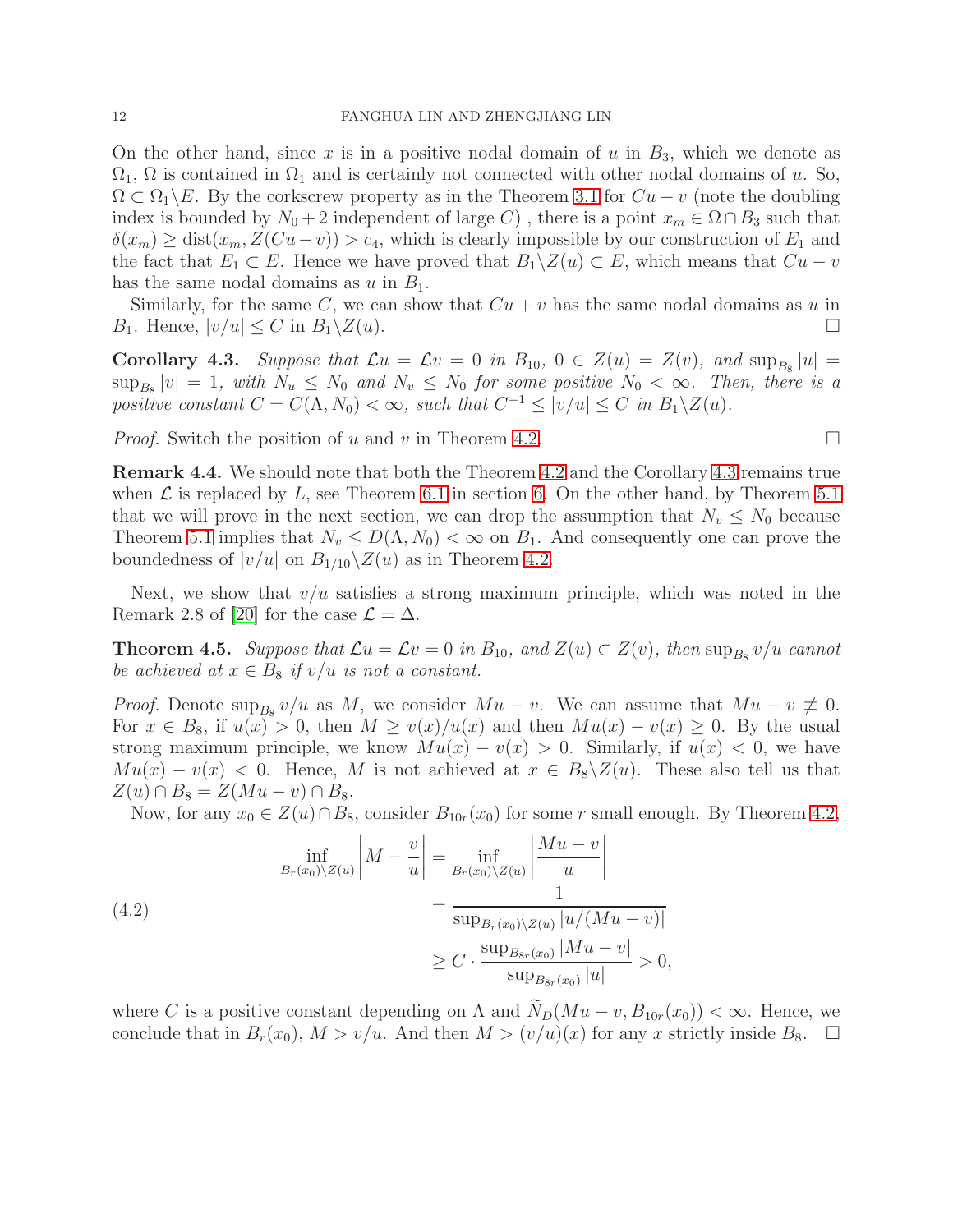To end this section, we are going to work on the continuity of  $v/u$ . If we only need the continuity of  $v/u$  at some point  $x_0 \in Z(u)$ , we can consider u and  $v-(v/u)(x_0) \cdot u$  in Theorem [4.2](#page-10-0) and use Taylor expansion of  $u, v$  at  $x_0$ . See [\[10\]](#page-22-17) for the Taylor expansion and [\[20\]](#page-22-3) for more in harmonic functions cases. But in this way, the continuity scale will depend on the point  $x_0$ . In  $\mathbb{R}^2$  case, this way will also give differentiability of  $v/u$  since the formal gradient of  $v/u$  at  $x_0 \in S(u) = \{x \mid u(x) = |\nabla u| = 0\}$  is 0.

Here, we are going to show the Hölder continuity of  $v/u$ , and the proof is quite standard if we apply also the conclusion of Theorem [5.1](#page-14-1) which will be proven in the next section.

<span id="page-12-0"></span>**Theorem 4.6.** *Suppose that*  $\mathcal{L}u = \mathcal{L}v = 0$  *in*  $B_{10}$ *,*  $N_u \leq N_0 < \infty$ *, and*  $0 \in Z(u) \subset Z(v)$ *, then*  $v/u \in C^{\alpha}(B_{1/10})$  *for some*  $\alpha = \alpha(\Lambda, N_0) \in (0, 1)$ *.* 

*Proof.* We are going to show the oscillation decay estimate at 0. If

(4.3) 
$$
\sup_{B_{1/100}} \frac{v}{u} \le \frac{1}{2} (\sup_{B_1} \frac{v}{u} + \inf_{B_1} \frac{v}{u}),
$$

then

(4.4) 
$$
\sup_{B_{1/100}} \frac{v}{u} - \inf_{B_{1/100}} \frac{v}{u} \le \frac{1}{2} \bigg( \sup_{B_1} \frac{v}{u} - \inf_{B_1} \frac{v}{u} \bigg)
$$

If

(4.5) 
$$
\sup_{B_{1/100}} \frac{v}{u} \ge \frac{1}{2} (\sup_{B_1} \frac{v}{u} + \inf_{B_1} \frac{v}{u}),
$$

we consider  $v^*(x) = (v - (\inf_{B_1}(v/u)) \cdot u)(x/10)$ ,  $u^*(x) = u(x/10)$ . Note that  $u^*$  and  $v^*$  have the same zero set in  $B_{10}$  by the proof of Theorem [4.5,](#page-11-1)  $v^*u^* \geq 0$ , and  $N_{u^*} \leq N_u \leq N_0$ . By Theorem [5.1,](#page-14-1)  $N_{v^*} \le D = D(\Lambda, N_0)$  in  $B_1$ . Then, by Corollary [4.3,](#page-11-0) with a larger constant  $C = C(\Lambda, D) = C(\Lambda, N_0)$  in it, we can show,

.

(4.6) 
$$
\inf_{B_{1/100}} \frac{v}{u} - \inf_{B_1} \frac{v}{u} = \inf_{B_{1/10}} \frac{v^*}{u^*} \ge C^{-2} \sup_{B_{1/10}} \frac{v^*}{u^*} \ge \frac{1}{2C^2} (\sup_{B_1} \frac{v}{u} - \inf_{B_1} \frac{v}{u}),
$$

and then

<span id="page-12-1"></span>(4.7) 
$$
\sup_{B_{1/100}} \frac{v}{u} - \inf_{B_{1/100}} \frac{v}{u} \le \left(1 - \frac{1}{2C^2}\right) \left(\sup_{B_1} \frac{v}{u} - \inf_{B_1} \frac{v}{u}\right).
$$

 $\Box$ 

A direct corollary of Theorem [4.6](#page-12-0) and [\(4.7\)](#page-12-1) is the following Liouville theorem for the case that  $\mathcal{L} = \Delta$ . In this case, all the constants  $C(\Lambda, N_0)$  will be replaced by  $C(n, N_0)$  so that we can do both blow-ups and blow-downs. And all the theorems in this section are valid with constants of the form  $C(n, N_0)$ .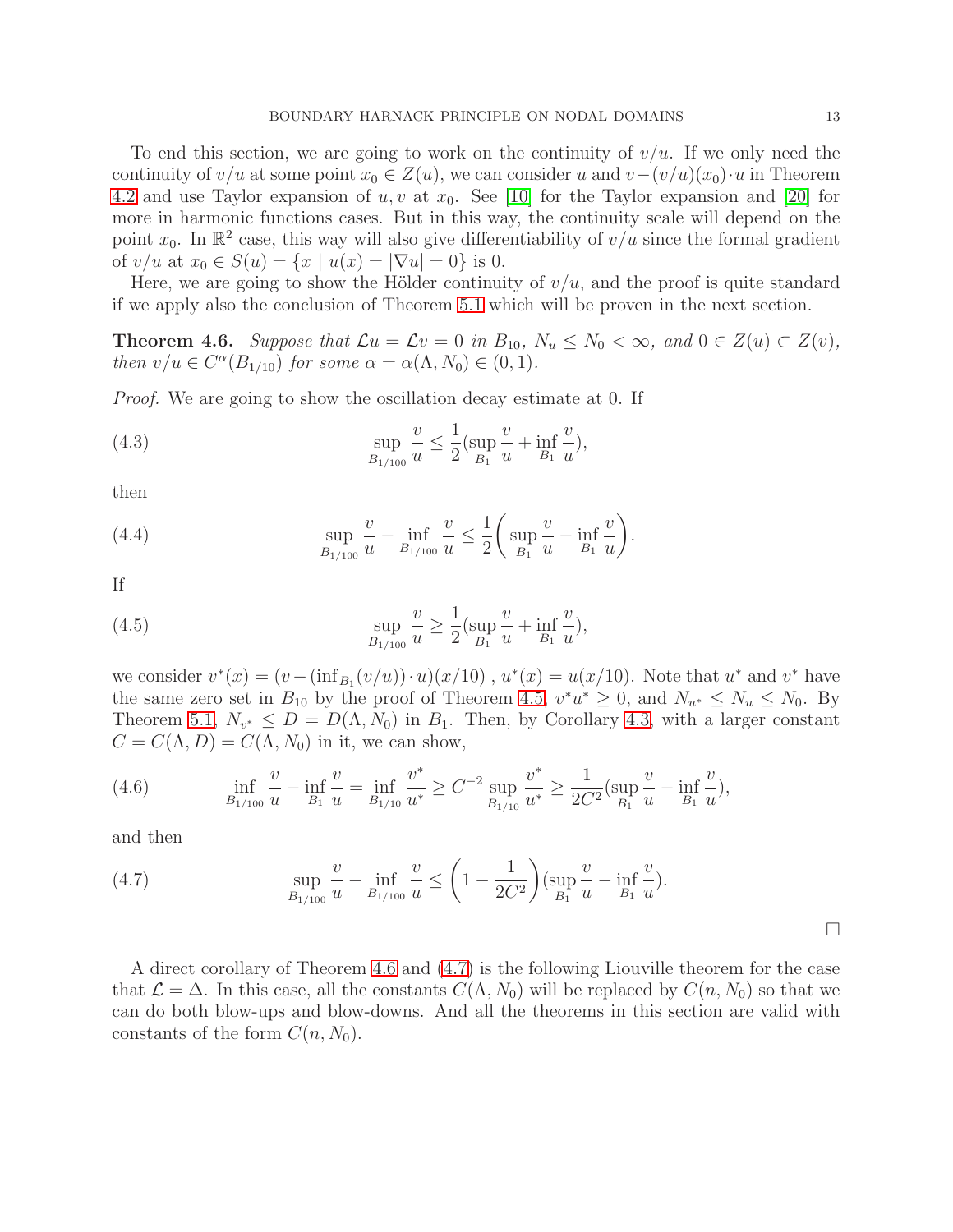<span id="page-13-0"></span>**Corollary 4.7.** *Suppose that*  $\Delta(u) = \Delta(v) = 0$  *in*  $\mathbb{R}^n$ *,*  $N_u(0,r) < N_0 < \infty$  *for all*  $r > 0$ *,* and  $Z(u) \subset Z(v)$ *. Then, there is a*  $\beta = \beta(n, N_0) \in (0, 1)$ *, such that if* 

<span id="page-13-1"></span>(4.8) 
$$
\liminf_{r \to \infty} r^{-\beta} \cdot \sup_{B_r} \frac{v}{u} < \infty,
$$

*we will have that*  $v = c \cdot u$  *for some*  $c \in \mathbb{R}$ *. In particular, if*  $Z(u) = Z(v)$ *, the condition* [\(4.8\)](#page-13-1) *will be satisfied, and then there is a constant*  $c \in \mathbb{R} \backslash \{0\}$  *such that*  $v = c \cdot u$ *.* 

*Proof.* If  $Z(u) \neq Z(v)$ , we may assume that  $(v/u)(0) = 0$ . Then, if  $\sup_{B_r} |v/u| = -\inf_{B_r} v/u$ , one can denote  $M = \sup_{B_{100r}} v/u$  and consider  $M - v/u = (Mu - v)/u$  on  $B_{100r}$ . Since  $Mu - v$ and u have the same zero set in  $B_{100r}$ , by Theorem [5.1](#page-14-1) and Corollary [4.3,](#page-11-0) there is a constant  $C = C(n, N_0) > 1$  such that

(4.9) 
$$
M + \sup_{B_r} \left| \frac{v}{u} \right| = \sup_{B_r} \frac{Mu - v}{u} \le C \cdot \inf_{B_r} \frac{Mu - v}{u} = C \cdot M - \sup_{B_r} \frac{v}{u} \le C \cdot M.
$$

Hence, there is always a constant  $M_1 = M_1(n, N_0) > 1$ , such that

(4.10) 
$$
\sup_{B_r} \left| \frac{v}{u} \right| \leq M_1 \cdot \sup_{B_{100r}} \frac{v}{u}.
$$

By the proof of Theorem [4.6](#page-12-0) and [\(4.7\)](#page-12-1), there is a constant  $\theta = \theta(n, N_0) \in (0, 1)$  such that

<span id="page-13-3"></span>(4.11) 
$$
\sup_{B_r} \frac{v}{u} - \inf_{B_r} \frac{v}{u} \leq \theta^k \cdot (\sup_{B_{100^k r}} \frac{v}{u} - \inf_{B_{100^k r}} \frac{v}{u}) \leq \theta^k \cdot (2M_1) \cdot \sup_{100^{k+1} r} \frac{v}{u}
$$

for all  $r > 0$  and  $k \in \mathbb{Z}_+$ . By choosing  $\beta = \beta(n, N_0) \in (0, 1)$  such that  $\theta \cdot 100^{\beta} < 1$ , the statement follows if we let  $k \to \infty$  and then  $r \to \infty$ .

<span id="page-13-2"></span>If  $Z(u) = Z(v)$ , by Corollary [4.3](#page-11-0) and Theorem [5.1,](#page-14-1) we will have that

(4.12) 
$$
\sup_{B_r} \left| \frac{v}{u} \right| \leq C \cdot \inf_{B_r} \left| \frac{v}{u} \right| \leq C \cdot \left| \frac{v}{u} \right| (0)
$$

for some  $C = C(n, N_0) > 0$  and all  $r > 0$ . Denote the right hand side of [\(4.12\)](#page-13-2) as  $M_2$ . By the first inequality of [\(4.11\)](#page-13-3), we have that

(4.13) 
$$
\sup_{B_r} \frac{v}{u} - \inf_{B_r} \frac{v}{u} \leq \theta^k \cdot (\sup_{B_{100^k r}} \frac{v}{u} - \inf_{B_{100^k r}} \frac{v}{u}) \leq \theta^k \cdot M_2.
$$

The statement follows if we let  $k \to \infty$  and then  $r \to \infty$ . We note that the above proof involves only controls of growth of both u and v at infinity. If one uses the fact that the operator is the standard Laplacian then the hypothesis on  $u$  implies that  $u$  is a harmonic polynomial. If the ratio  $v/u$  grows like a power of r, then v is also a harmonic polynomial. The conclusions can also be derived directly by working polynomials and simple blow-downs.

 $\Box$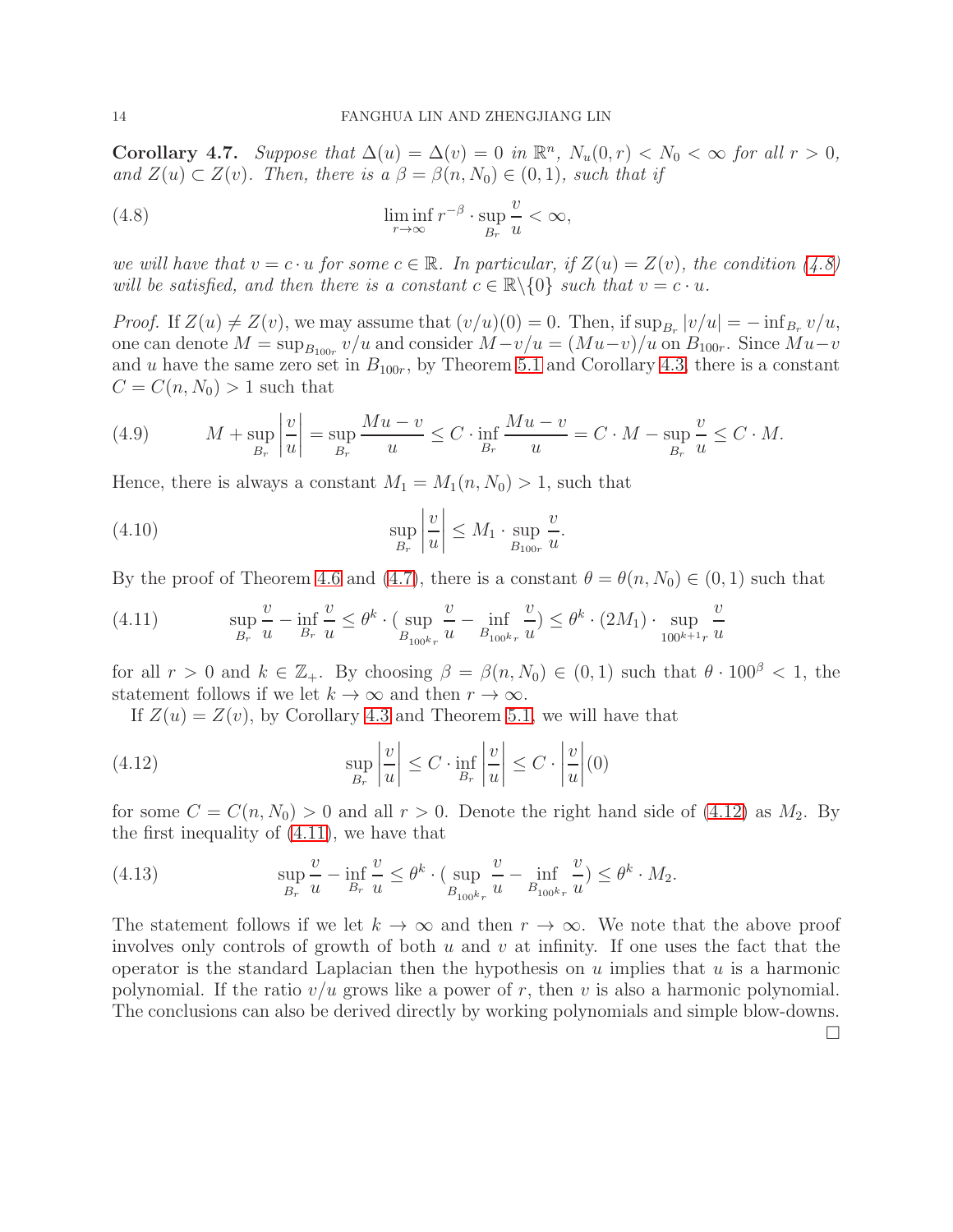# <span id="page-14-0"></span>5. Uniform Bound on Frequency Functions for Solutions with the Same ZERO SET

In this section, all elliptic operators  $\mathcal{L}, \mathcal{L}_1, \mathcal{L}_0$  will satisfy the conditions [\(2.2\)](#page-4-0) and [\(2.3\)](#page-4-1). Our main result is the following theorem.

<span id="page-14-1"></span>**Theorem 5.1.** *Suppose that*  $\mathcal{L}(u) = \mathcal{L}_1(v) = 0$  *in*  $B_{10}$ *, and*  $0 \in Z(v) = Z(u) = Z$ *. Also assume that*  $N_u \leq N_0 < \infty$ *. Then, there is a positive constant*  $D = D(\Lambda, N_0) < \infty$ *, such that*

(5.1) 
$$
\log\left(\frac{\sup_{B_1}|v|}{\sup_{B_{1/2}}|v|}\right) \leq D.
$$

In order to prove this theorem, we first need a Carleson type estimate, which is always a key ingredient for the boundary Harnack principle, see for examples [\[4\]](#page-21-1), [\[16\]](#page-22-2) and [\[21\]](#page-22-4). The proof for this Lemma 5.2 is inspired by [\[4\]](#page-21-1).

<span id="page-14-3"></span>**Lemma 5.2.** Suppose that  $L(u) = 0$  in  $B_{10}$ ,  $0 \in Z(u) = Z$ , and  $N_u \le N_0 < \infty$ . Assume *that*  $\Omega$  *is a nodal domain of u in*  $B_3$  *which satisfies*  $\Omega \cap B_{1/2} \neq \emptyset$ *. Then, if*  $L_1(v) = 0$ *in*  $\Omega$ ,  $v > 0$  *in*  $\Omega$ , and  $v = 0$  *on*  $Z \cap \partial \Omega$ , there exist constants  $M = M(\lambda, N_0) > 0$  and  $c = c(\lambda, N_0) > 0$ , such that the following estimate holds:

(5.2) 
$$
\sup_{B_{1/2} \cap \Omega} v \leq M \sup_{y \in B_2 \cap \Omega, \ \delta(y) \geq c} v(y).
$$

*In particular, if*  $L_1(v) = 0$  *in*  $B_{10}$  *and*  $Z(v) = Z$ *, then* 

(5.3) 
$$
\sup_{B_{1/2}} |v| \leq M \sup_{y \in B_2, \ \delta(y) \geq c} |v|(y).
$$

*Proof.* Take  $c = c_4/2$  for the  $c_4$  in the Corkscrew Condition of Theorem [3.1.](#page-8-1) Assume that  $\sup\{|v(y)| \mid y \in B_2 \cap \Omega, \delta(y) \ge c\} = 1$ , then we shall prove that  $\sup\{|v(y)| \mid y \in B_{1/4} \cap \Omega\} \le M$ for some  $M = M(\lambda, N_0)$ .

<span id="page-14-2"></span>First, we claim that for any  $x \in B_1 \cap \Omega$ , there are  $\alpha_1(\lambda, N_0) > 0$ ,  $\alpha_2(\lambda, N_0) > 0$ , such that (5.4)  $v(x) \leq \alpha_2 \cdot \delta(x)^{-\alpha_1}.$ 

This claim follows from (iv) of Theorem [3.1](#page-8-1) by going backwards. Indeed, since the length of the modified Harnack chain associated to x is bounded by  $-\xi_1 \log(\delta(x)) + \xi_2$  and  $\delta(x_m) \ge c_4$ , if we apply the usual Harnack inequality along this modified Harnack Chain, we will get

(5.5) 
$$
v(x) \le h^m \cdot v(x_m) \le h^{-\xi_1 \log(\delta(x)) + \xi_2} \cdot 1
$$

for some  $h = h(\lambda, \theta_0) = h(\lambda, N_0) > 1$  which is the constant in the Harnack inequality for this class of elliptic operators.

Next, we need the following standard elliptic estimate for subsolutions: If  $L(w) \geq 0$  in  $B_2, w \geq 0$  in  $B_2$ , and  $|\{x \in B_2 \mid w(x) = 0\}| \geq \epsilon > 0$ , then  $\sup_{B_1} w \leq \theta \cdot \sup_{B_2} w$  for some  $\theta = \theta(\lambda, \epsilon) \in (0, 1).$ 

We follow now the same type arguments as in [\[4\]](#page-21-1). Assume that for some  $y_0 \in B_{1/2} \cap \Omega$ and  $|v(y_0)| = M_0 > 1$ , then one has  $\delta(y_0) < c$ . Consider the ball  $B_{3\delta(y_0)}(y_0)$ , on which v may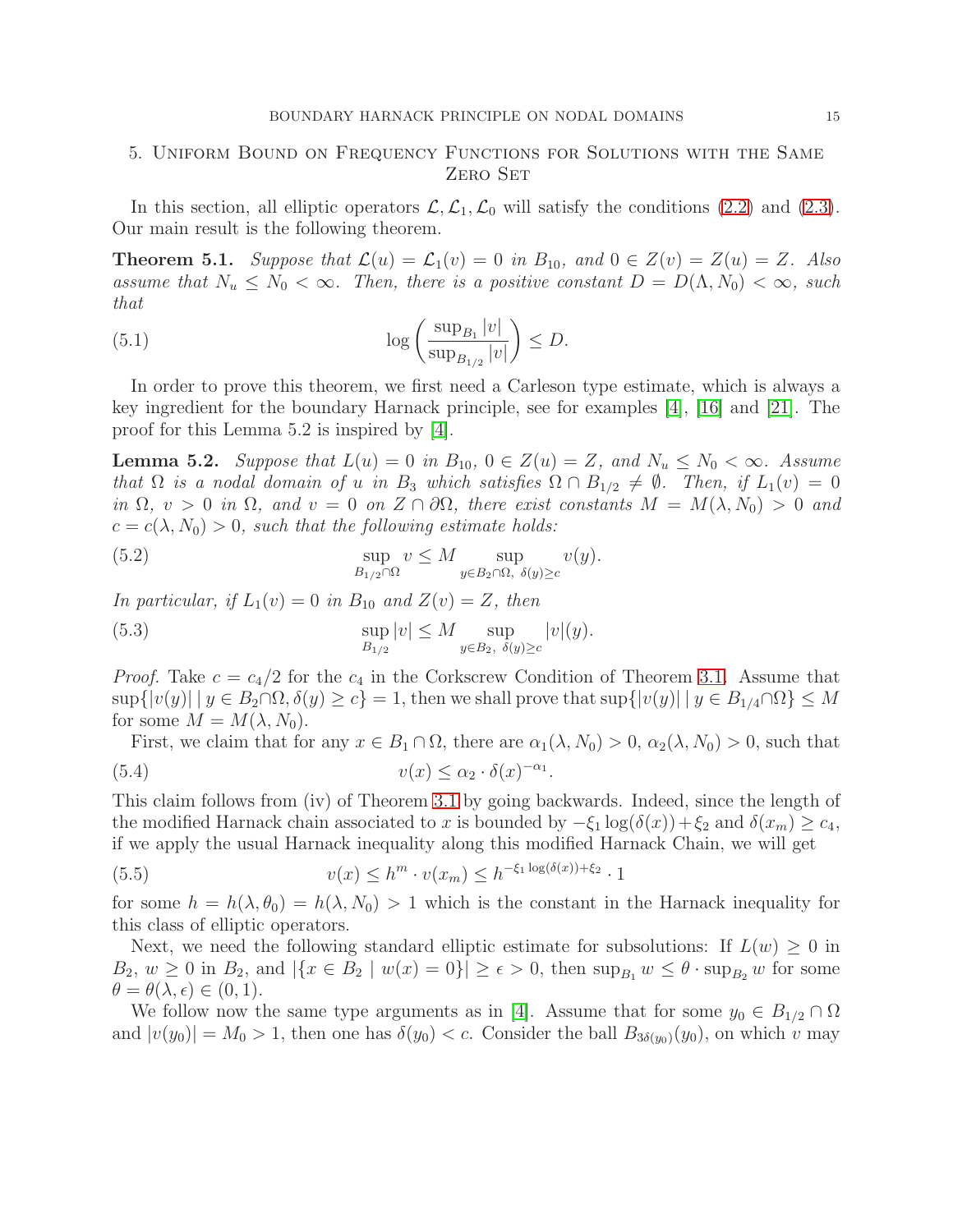be regarded as a nonnegative subsolution if we extend v to be 0 out of  $\Omega$ . By the Corkscrew Condition of Theorem [3.1,](#page-8-1)  $B_{3\delta(y_0)}(y_0)\backslash\Omega$  contains a ball of radius  $\delta(y_0) \cdot r$  with some small  $r = r(\lambda, N_0) > 0$ . Hence, by the above estimate for nonnegative subsolutions, there is an  $y_1 \in B_{3\delta(y_0)}(y_0) \cap \Omega$ , such that  $v(y_1) \ge \theta^{-1}v(y_0) = \theta^{-1}M_0$  for a  $\theta = \theta(\lambda, r) = \theta(\lambda, N_0) \in (0, 1)$ . Consequently,  $\delta(y_1) < c$  so long as  $y_1$  is also in  $B_2$ .

We can continue this process to find  $y_2, y_3, \ldots$  so long as they all stay inside  $B_2$ . Let us estimate  $|y_0 - y_i|$  for  $i \ge 0$ . Note that our construction gives that  $|y_i - y_{i+1}| \le 3\delta(y_i)$ . By  $(5.4)$ , if  $y_i \in B_1 \cap \Omega$ , then

(5.6) 
$$
\delta(y_i) \leq \beta_1 \cdot v(y_i)^{-\beta_2} \leq \beta_1 \cdot \theta^{\beta_2 i} \cdot v(y_0)^{-\beta_2} = \beta_1 \cdot \theta^{\beta_2 i} \cdot M_0^{-\beta_2}.
$$

for some  $\beta_1 = \beta_1(\lambda, N_0) > 0$  and  $\beta_2 = \beta_2(\lambda, N_0) > 0$ . Since  $\theta < 1$ , the last right hand side terms form a convergent geometric series, and we can sum all of them up for  $i = 1, 2, \ldots$ .

If  $M_0^{\beta_2} \geq 30\beta_1/(1-\theta^{\beta_2})$ , then  $|y_0 - y_i| \leq 1/10$  for all  $i \geq 0$ , and then all  $y_i$  will stay in  $B_1 \cap \Omega$ . This is a contradiction since  $v(y_i) \geq \theta^{-i} M_0 \to \infty$  as  $i \to \infty$ .

We can now proceed with the proof of Theorem [5.1.](#page-14-1) The strategy is quite simple. The first step is to use Lemma [5.2](#page-14-3) to push the point where the solution  $v$  taking approximate maximum values away from the nodal set. Next, we shall apply the Harnack inequality along paths fully contained in a nodal domain of  $v$  (or equivalently, a nodal domain of  $u$ ), which connects points in a larger ball far away from the zero set to points where  $v$  reaches approximate maximums inside a smaller ball. The difficulty is to avoid neck-like tiny regions in the process of connecting these points so that it can be done in a quantitatively controlled manner.

*Proof of Theorem [5.1.](#page-14-1)* We need to consider the following family:

(5.7) 
$$
\mathcal{S}_{N_0}(\Lambda) \equiv \{ w \mid \mathcal{L}(w) = 0 \text{ in } B_{10}, \mathcal{L} \text{ satisfies (2.2), (2.3), } N_w \le N_0, \sup_{B_8} |w| = 1 \},
$$

which is a compact family in local  $C^{1,\alpha}$ -metric.

We can then prove the statement by contradiction. If the theorem fails, assume that  ${u_n} \subset \mathcal{S}_{N_0}(\Lambda)$  with  $\sup_{B_8}|u_n|=1, 0 \in Z(u_n)=Z_n$ . And  $v_n$  satisfies that  $\mathcal{L}_n(v_n)=0$  in  $B_{10}, Z(v_n) = Z_n$ , with

<span id="page-15-0"></span>(5.8) 
$$
\log\left(\frac{\sup_{B_1}|v_n|}{\sup_{B_{1/2}}|v_n|}\right) \to \infty.
$$

By compactness of the class  $\mathcal{S}_{N_0}(\Lambda)$ , we can assume that  $u_n \to u_0 \in \mathcal{S}_{N_0}(\Lambda)$ . Note that  $0 \in Z(u_0)$  since the convergence is in local  $C^{1,\alpha}$  metric.

Let  $Z_0 = Z(u_0)$ , we make a partition of  $B_2 \backslash Z_0$  in terms of nodal domains. Let us assume that  $B_2 \setminus Z_0 = \sqcup_{i=1}^T (\Omega_i \cap B_2)$ , where  $\Omega_i$ ,  $i = 1, \ldots, T$  are disjoint nodal domains of  $u_0$  in  $B_3$ such that  $\Omega_i \cap B_2 \neq \emptyset$ . Note that  $T \leq T_0 = T_0(\lambda, N_0)$  by Corollary [3.3.](#page-10-2) If we divide [3/2, 2) into  $[3/2 + (j-1)/(4T_0), 3/2 + j/(4T_0))$ ,  $j = 1, ..., 4T_0$ , there will exist a  $j = j(Z_0)$ , such that for each  $\Omega_i$ , if  $\Omega_i \cap B_{3/2+j/(4T_0)} \neq \emptyset$ , then  $\Omega_i \cap B_{3/2+(j-1)/4T_0} \neq \emptyset$ . We denote the subset of subindices of these  $\Omega_i$  as  $I_0$ . Hence, we can set  $\eta = 3/2 + (j-1)/(4T_0) + 1/(8T_0) \in (3/2, 2)$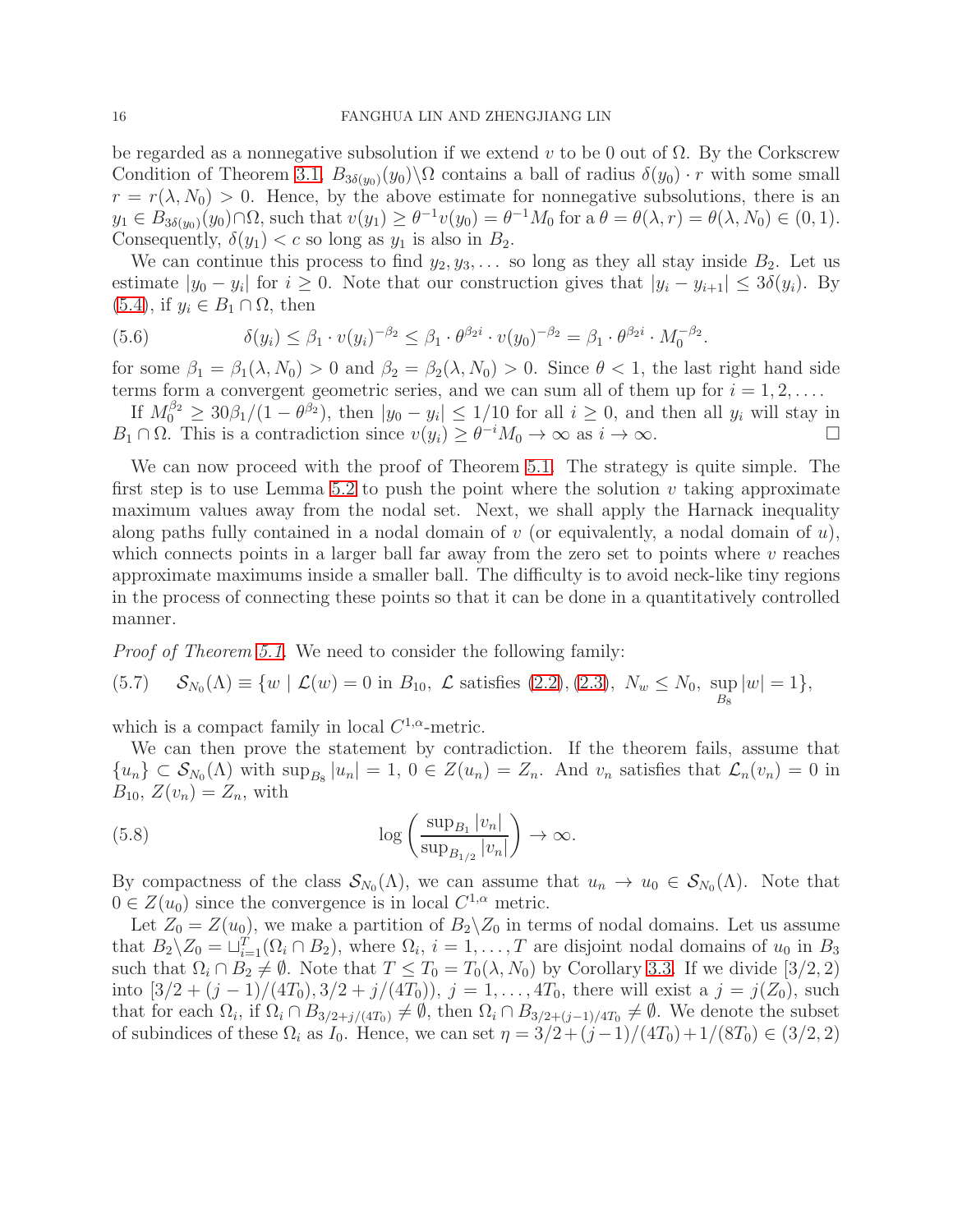and  $\epsilon = 1/(100T_0) \ll 1$ . We focus on the ball  $B_n$ . The point here is that those  $\Omega_i$  with  $i \in I_0$  are path-connected, form a partition of  $B_\eta$  and also have a nonempty intersection with  $B_{\eta-10\epsilon}$ .

By using Lemma [5.2](#page-14-3) to push maximum points away from zero sets locally, one can show that, for some positive  $M = M(\lambda, N_0)$  and  $c(\lambda, N_0)$ , we can get

<span id="page-16-1"></span>(5.9) 
$$
\sup_{B_{\eta-2\epsilon}}|v_n| \leq M \sup_{y \in B_{\eta-\epsilon}, \delta_n(y) \geq c}|v_n|(y),
$$

where  $\delta_n(y) = \text{dist}(y, Z_n)$ . Assume the maximal value of the right hand side of [\(5.9\)](#page-16-1) is achieved by  $y_n$ . Note that when n is large enough,  $\{y \in B_{\eta-\epsilon} \mid \delta_n(y) \geq c\}$  will be contained in  $\{y \in B_{\eta-\epsilon} \mid \delta_0(y) = \text{dist}(y, Z_0) \geq c/2\}$ . Hence, we can assume that  $\delta_0(y_n) \geq c/2$ .

Because for each  $i \in I_0$ ,  $\Omega_i \cap B_{\eta-10\epsilon} \neq \emptyset$ , by the Corkscrew Condition of Theorem [3.1,](#page-8-1) there is a small ball of radius  $r = r(\lambda, N_0) > 0$  with center  $x_i$  inside  $\Omega_i \cap B_{\eta-4\epsilon}$ . Let  $d = \min\{c/4, r/2\}$ , there is a constant  $\mu = \mu(d, Z_0) > 0$  such that for any two points x, y in  $\Omega_i(d) \equiv \Omega_i \cap \{y \in B_{3-d} \mid \delta_0(y) \geq d\}, x, y$  are connected by a path  $\gamma$ , which is fully contained in  $\Omega_i(\mu) \equiv \Omega_i \cap \{y \in B_{3-\mu} \mid \delta_0(y) \geq \mu\}.$  The existence of such a  $\mu$  and the Harnack inequality lead to the desired conclusion. In fact, if we use dyadic cubes of side length  $\mu/10$  to cover  $B_{10}$ , those cubes which intersect with  $\Omega_i(\mu)$  are fully contained in  $\Omega_i(\mu/2)$ , and the number of cubes are bounded by  $Q \equiv C(n)\mu^{-n}$  (here *n* is the dimension and not to be confused wth the subindices).

Hence, when the subindices n of  $u_n$  is large enough, each  $\Omega_i(\mu/2)$  will be fully contained in a single nodal domain of  $u_n$  by Theorem [2.5.](#page-6-1) Since  $\delta_0(y_n) \geq c/2$ ,  $y_n$  is contained in a  $\Omega_i(d)$ for an  $i \in I$ .  $y_n$  and  $x_i$  are then connected by a path  $\gamma_{n,i}$  fully contained in  $\Omega_i(\mu)$ , which is covered by Q cubes with side length  $\mu/10$ . We can then apply the Harnack inequality Q times along  $\gamma_{n,i}$ , and get

(5.10) 
$$
|v_n|(y_n) \le h^Q |v_n|(x_i) \le h^Q \sup_{B_{\eta-4\epsilon}} |v_n|
$$

for some  $h = h(\lambda) > 1$ .

<span id="page-16-2"></span>Combine [\(5.9\)](#page-16-1) and [\(5.10\)](#page-16-2), we get that

(5.11) 
$$
\sup_{\eta-2\epsilon} |v_n| \leq M \cdot h^Q \sup_{\eta-4\epsilon} |v_n|,
$$

<span id="page-16-0"></span>which contradicts to  $(5.8)$  by Theorem [2.1.](#page-5-0)

 $\Box$ 

### 6. Analysis on a Single Nodal Domain

In this section, we will fix a single domain and discuss properties of solutions on this domain. More precisely, let  $L_0(u_0) = 0$  in  $B_{10}$ ,  $0 \in Z(u_0) = Z_0$  and  $N_{u_0} \leq N_0 < \infty$ , we consider a nodal domain  $\Omega$  of  $u_0$  in  $B_5$  with  $0 \in \partial \Omega$ . And we use the notation  $\delta(x) \equiv$  $dist(x, Z_0) = dist(x, \partial \Omega)$  for  $x \in \Omega$ .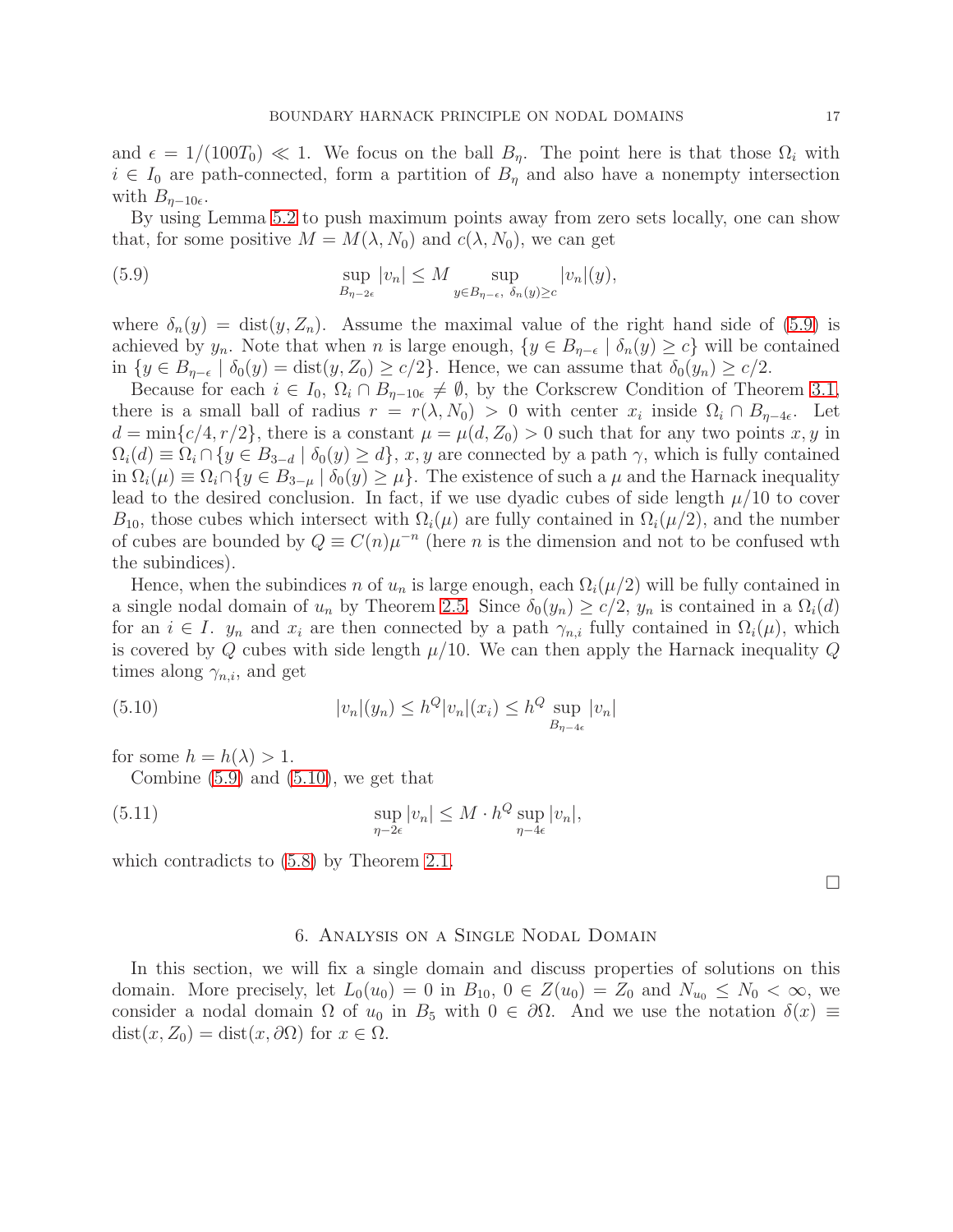## 6.1. Boundary Harnack Inequality on a Given Nodal Domain.

<span id="page-17-0"></span>**Theorem 6.1.** *Suppose that*  $L(u) = L(v) = 0$  *in*  $\Omega$ ,  $u > 0$  *on*  $\Omega$ , and  $u = v = 0$  *on*  $\partial \Omega \cap B_3$ *continuously. Then, there are positive constants*  $M = M(\lambda, N_0)$  *and*  $r = r(\lambda, N_0)$ *, such that* 

<span id="page-17-2"></span>(6.1) 
$$
\left|\frac{v}{u}\right| \leq M \cdot \frac{\sup_{B_1 \cap \Omega} |v|}{\inf_{y \in B_2 \cap \Omega, \ \delta(y) \geq r} u(y)},
$$

*on*  $B_{1/4} \cap \Omega$ *. In particular, if*  $v > 0$  *on*  $\Omega$ *, and* 

$$
(6.2) \t\t 0 < C_1 \le v, u \le C_2
$$

*on*  $\{x \in B_2 \cap \Omega \mid \delta(x) \geq r\}$ *, then* 

<span id="page-17-3"></span>(6.3) 
$$
\frac{C_1}{C_2} \cdot M^{-2} \le \frac{v}{u} \le \frac{C_2}{C_1} \cdot M^2
$$

*on*  $B_{1/4} \cap \Omega$ .

We prove this theorem with cubes in the place of balls for conveniences. We consider cubes  $Q_s$  with center 0 and side-length 2s, and we denote  $K_s \equiv \Omega \cap Q_s$ ,  $A_s \equiv \{x \in K_s \mid \delta(x) \ge \delta \cdot s\},$ where  $\delta = \delta(\lambda, N_0) \ll 1$  will be chosen in the following lemma. The argument is inspired by [\[8\]](#page-22-18) for NTA domains.

<span id="page-17-1"></span>**Lemma 6.2.** *There exist*  $M_0 = M_0(\lambda, N_0) > 0$  *and*  $\delta = \delta(\lambda, N_0) > 0$ *, such that if* w *is a solution to*  $L(w) = 0$  *in*  $K_1$ *, possibly change sign, which vanishes on*  $\partial\Omega \cap B_1$ *, and*  $w \geq M_0$ *on*  $A_1, w \ge -1$  *on*  $K_1$ *, then we will have that*  $w \ge M_0 \cdot a$  *on*  $A_{1/2}$ *,*  $w \ge -a$  *on*  $K_{1/2}$  *for some*  $small a = a(\lambda, N_0) > 0.$ 

*Proof.* First, we construct the lower bound on  $A_{1/2}$ . Pick an  $x_0 \in A_{1/2}$ , then, there is a modified Harnack chain  $\{x_0, x_1, \ldots, x_m\}$ , which we got in Theorem [3.1.](#page-8-1) In the Corkscrew Condition of Theorem [3.1,](#page-8-1) we showed that  $\delta(x_m) \geq c_4 = c_4(\lambda, N_0)$ . We also got that,

(6.4) 
$$
m \leq -\xi_1 \log(\delta(x_0)) + \xi_2 \leq -\xi_1 \log(\delta/2) + \xi_2,
$$

in (iv) of Theorem [3.1](#page-8-1) for  $\xi_1 = \xi_1(\lambda, N_0) > 0$ ,  $\xi_2 = \xi_2(\lambda, N_0)$ . Hence, if we assume that  $\delta < c_4$ first, by the Harnack inequality along this chain with constant  $h(\lambda, \theta_0) = h(\lambda, N_0) > 1$ , we have

(6.5) 
$$
w(x_0) \ge (M_0 + 1) \cdot h^{\xi_1 \log(\delta/2) - \xi_2} - 1.
$$

We choose  $a = (1/2) \cdot h^{\xi_1 \log(\delta/2) - \xi_2}$ . Then, when  $M_0 \geq 1/a$ , we have that

$$
(6.6) \t\t\t w(x_0) \ge M_0 \cdot a.
$$

Then, we will show that  $w \geq -a$  on  $K_{1/2}$  for suitable  $\delta$ . Let  $x_0 \in K_{1-2\delta} \backslash A_1$ , consider the cube  $Q(x_0, 2\delta)$ . By Theorem [3.1,](#page-8-1) there is a small ball with radius  $\delta \cdot c$  for some  $c = c(\lambda, N_0)$ in  $Q(x_0, 2\delta)\backslash\Omega$ , where  $w^- = 0$ . Hence, by the weak Harnack inequality we mentioned in the proof of Lemma [5.2,](#page-14-3) and  $w \ge -1$  on  $K_1$ ,

(6.7) 
$$
w^{-}(x_0) \le (1 - c_1) \sup_{Q(x_0, 2\delta)} w^{-} \le (1 - c_1),
$$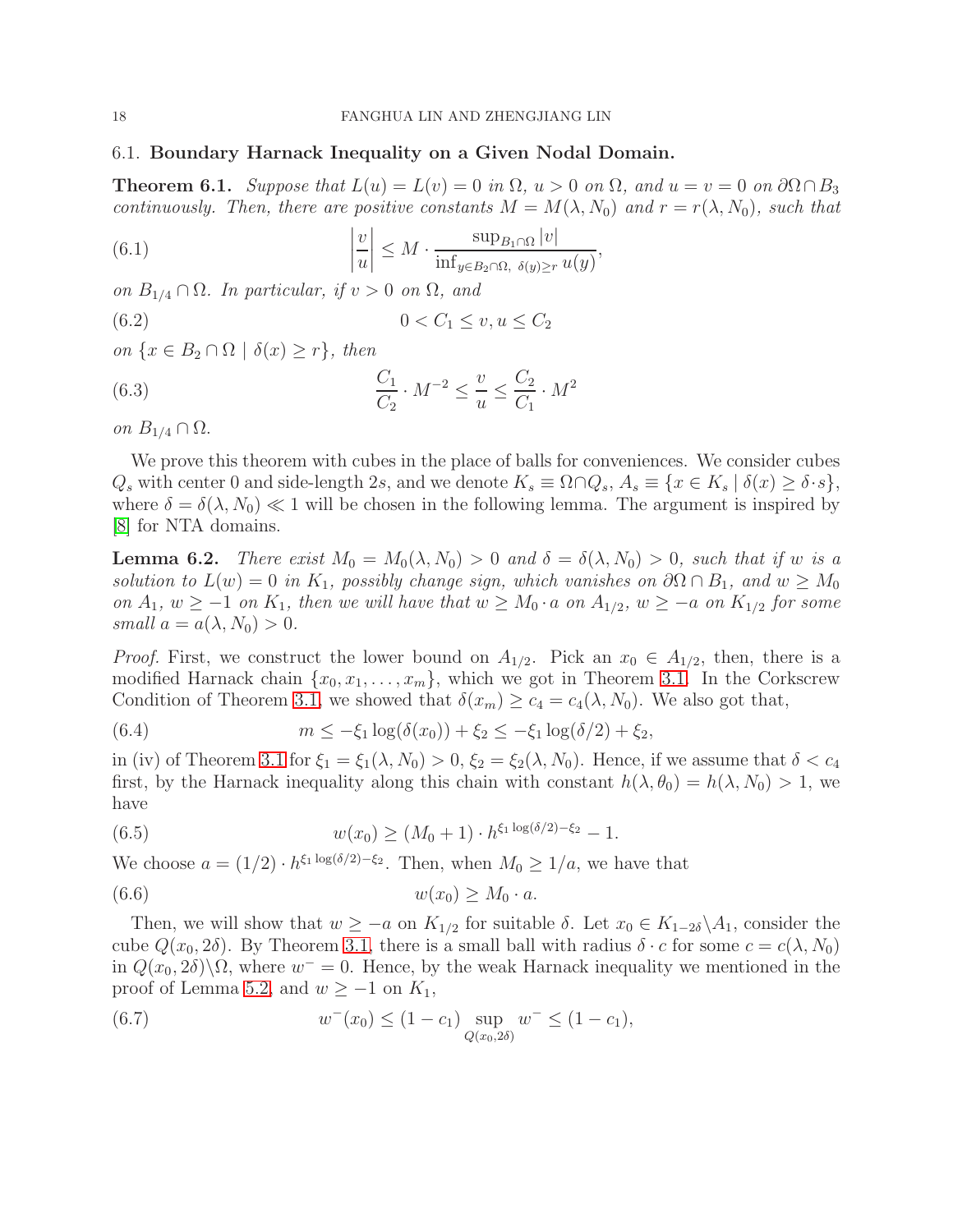for some  $c_1 = c_1(\lambda, N_0) \in (0, 1)$ . Hence,  $w^- \leq (1 - c_1)$  in  $K_{1-2\delta}$ . By iteration, we get  $w^- \leq (1 - c_1)^t$  in  $K_{1-2t\delta}$ , and then,

(6.8) 
$$
w \ge -(1 - c_1)^{\frac{1}{8\delta}}, \text{ on } K_{1/2}.
$$

Since  $\delta \cdot \log(\delta) \to 0$  as  $\delta \to 0$ , we can choose a small  $\delta = \delta(\lambda, N_0)$ , such that

(6.9) 
$$
(1 - c_1)^{\frac{1}{8\delta}} \le a = (1/2) \cdot h^{\xi_1 \log(\delta/2) - \xi_2}.
$$

By the above Lemma [6.2,](#page-17-1) and by iterating the same arguments on  $K_{2^{-t}}$  and  $A_{2^{-t}}$ , we can conclude that  $w > 0$  in  $\{x \in K_1 \mid \delta(x) \geq 2\delta |x|\}.$  Because one can vary the centers of  $K_s$ and  $A_s$ , it leads to  $w > 0$  in  $K_{1/4}$ .

*Proof of Theorem [6.1.](#page-17-0)* Set  $w \equiv Cu - v$ . We will choose suitable C so that w will satisfy the assumptions of Lemma [6.2.](#page-17-1)

For [\(6.1\)](#page-17-2), the statement follows by choosing  $M \geq M_0 + 1$ ,  $r \leq \delta$  with  $M_0$ ,  $\delta$  in Lemma [6.2,](#page-17-1) and choosing  $C = M \cdot \sup_{K_1} |v| \cdot (\inf_{y \in K_2, \delta(y) \ge r} u(y))^{-1}$ 

For [\(6.3\)](#page-17-3), by Lemma [5.2,](#page-14-3)

(6.10) 
$$
\sup_{K_1} v \leq M_1 \cdot \sup_{y \in K_{3/2}, \text{ dist}(y,Z_0) \geq c} v,
$$

for some positive  $M_1 = M_1(\lambda, N_0)$  and  $c = c(\lambda, N_0)$ . Hence, if we choose  $r = \min\{c, \delta\},$  $M = \max\{M_1, M_0 + 1\}$ , with  $M_0, \delta$  in Lemma [6.2,](#page-17-1) we have

(6.11) 
$$
\sup_{K_1} v \leq M \cdot C_2.
$$

Then, we choose  $C = C_1^{-1}C_2M^2$  and the conclusions of the theorem follow.

**Remark 6.3.** The strong maximum principle holds for  $v/u$  by a similar proof as in Theorem [4.5.](#page-11-1) An interesting part is that  $\sup_{\Omega \cap B_1} v/u$  may not be achieved on  $\partial \Omega \cap B_1$ .

**Corollary 6.4.** *Suppose that*  $L_0(v) = 0$  *in*  $\Omega$ ,  $v > 0$  *on*  $\Omega$ ,  $v = 0$  *on*  $\partial\Omega \cap B_3$  *continuously. Then, there are positive constants*  $C = C(\lambda, N_0)$ *,*  $r = r(\lambda, N_0)$ *, such that* 

(6.12) 
$$
C^{-1} \cdot \delta(x)^{N_0} \cdot \inf_{y \in B_2 \cap \Omega, \ \delta(y) \ge r} v(y) \le v(x) \le C \cdot \delta^{\alpha}(x) \cdot \sup_{B_1 \cap \Omega} v
$$

*in*  $B_{1/4} \cap \Omega$ *.* 

*Proof.* These follow from considering v and  $u_0$  in Theorem [6.1](#page-17-0) and Theorem [2.5.](#page-6-1)

<span id="page-18-0"></span>Remark 6.5. As we can see in [\(6.3\)](#page-17-3) of Theorem [6.1,](#page-17-0) the upper bound will depend on the ratio  $C_2/C_1$ , which also depends on the set  $\{x \in K_2 \mid \delta(x) \geq r\}$ . Since  $\Omega$  is connected, one can apply the usual Harnack inequality on this set. So,  $C_2/C_1$  is actually a quantity depending on the shape of the single nodal domain  $\Omega$ . Is it possible that  $C_2/C_1$  could be controlled by some constants only depending on  $N_0$ ? The answer is no and we have the following counter example. Consider  $\Omega_{\epsilon} \equiv \{ (x, y) \in \mathbb{R}^2 \mid x^2 - y^2 > -\epsilon, |x| < 1 \}$ , which is the

 $\Box$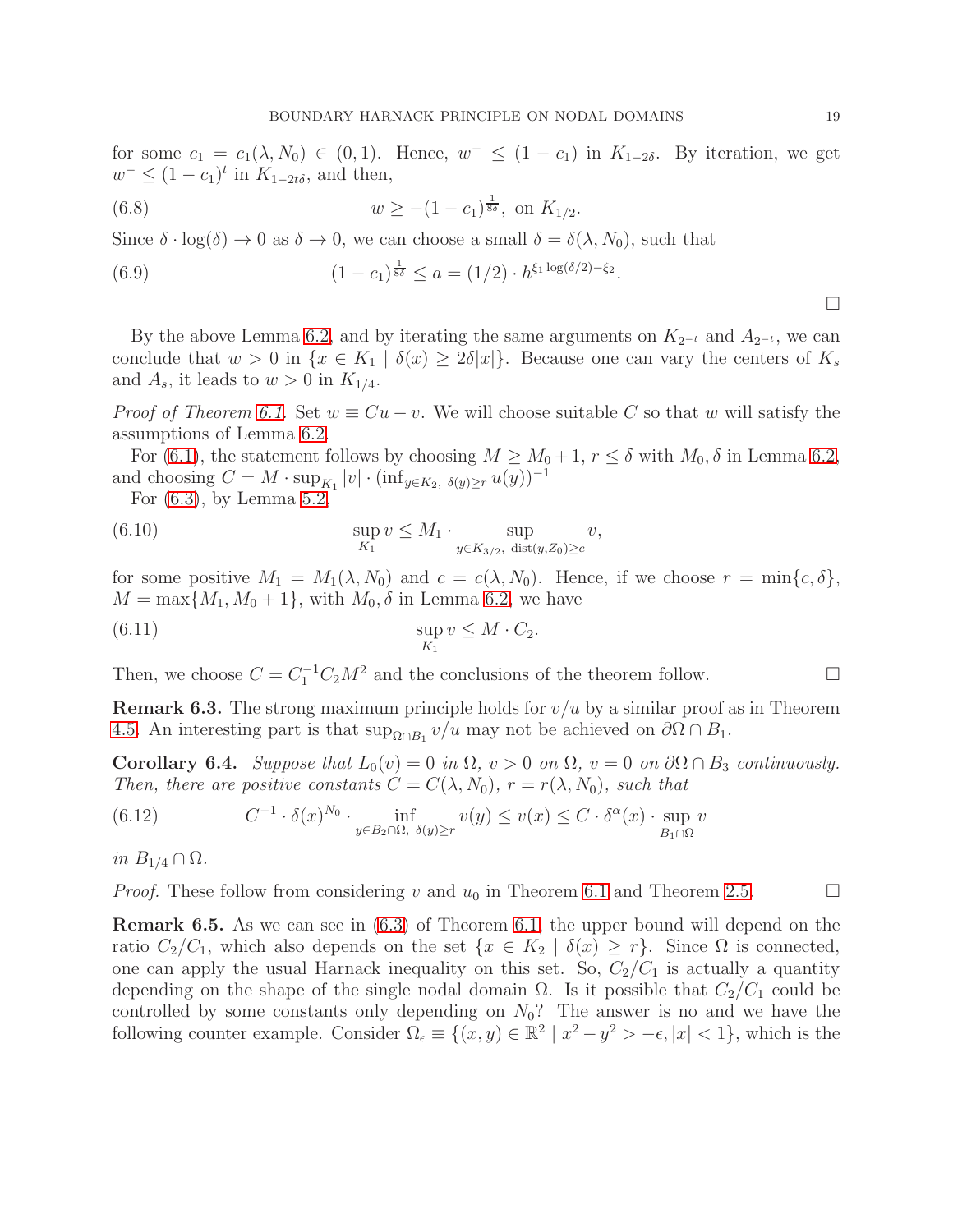part of one nodal domain of  $u_{\epsilon}(x, y) = x^2 - y^2 + \epsilon$  in  $B_1$ . It has a thin and short neck region around the origin. Let  $v_{\epsilon}$  be the solution of the following Dirichlet problem:

(6.13) 
$$
\Delta v_{\epsilon} = 0, \text{ on } \Omega_{\epsilon},
$$

and

(6.14) 
$$
v_{\epsilon} = 1, \text{ on } \{x = 1\} \cap \partial \Omega_{\epsilon} ; v_{\epsilon} = 0, \text{ on } \{-1 \le x < 1\} \cap \partial \Omega_{\epsilon}.
$$

We notice that  $v_{\epsilon} > 0$  in  $\Omega_{\epsilon}$ ,  $v_{\epsilon} > C(n) > 0$  when  $x > 1/2$  and  $|y| < 1/2$ , and  $v_{\epsilon}$  is very close to 0 when  $x < 0$ . As  $\epsilon \to 0$ ,  $v_{\epsilon}$  will tend to 0 on  $\{x < 0\}$ , which means that  $u_{\epsilon}/v_{\epsilon} \to \infty$ . One can also consider  $v_{\epsilon}(-x, y)$  for similar purpose on the part of nodal domain with  $x > 0$ . If one replaces y by  $(y_1, ..., y_{n-1})$  one find examples in dimension n. On the other hand, if one replaces x by  $(x_1, x_2)$  and y by  $(y_1, y_2)$ , then there is no problem when  $\epsilon$  goes to zero. In the latter case,  $\Omega_{\epsilon}$  is quantitatively connected (independent of small  $\epsilon$ ), see Definition [6.7.](#page-20-0)

Nodal domains are path-connected by its definition. Examples in the Remark [6.5](#page-18-0) showed that they can easily be degenerate and decompose into several smaller nodal domains even for a sequence of nodal domains of solutions in  $\mathcal{S}_{N_0}(\Lambda)$ . Consequently, many analytic estimates on a nodal domain of a solution  $u_0 \in S_{N_0}(\Lambda)$  are not uniform (depending only on  $\Lambda$  and  $N_0$ ). On the other hand, even a single nodal domain is degenerate and decompose into several smaller nodal domains, the number of such small nodal domains is again locally uniformly bounded by a constant  $T_0(\lambda, N_0)$ , see Corollary [3.3.](#page-10-2)

Inspired by our proof of Theorem [5.1](#page-14-1) and Lemma [5.2,](#page-14-3) if we use dyadic cubes with side length  $r/10$  to cover  $B_{10}$  with  $r = r(\lambda, N_0)$  chosen in the Theorem [6.1,](#page-17-0) those cubes which have nonempty intersections with  $\{y \in B_2 \mid \delta(y) \ge r\}$  will form several big chunks  $E_i, i = 1, \ldots, T$ , with each  $E_i$  path-connected and  $T \leq C(n)r^{-n}$ , but different  $E_i, E_j$  are disjoint. Then, we could give another interesting upper bound in the following.

<span id="page-19-1"></span>**Corollary 6.6.** *Suppose that*  $L_0(v) = 0$  *in*  $\Omega$ ,  $v > 0$  *on*  $\Omega$ ,  $v = 0$  *on*  $\partial\Omega \cap B_3$  *continuously. Then, there is a positive constant*  $C = C(\lambda, N_0)$ *, such that* 

<span id="page-19-0"></span>(6.15) 
$$
\frac{v(x)}{u_0(x)} \leq C \cdot \max\left\{\frac{v(x_1)}{u_0(x_1)}, \dots, \frac{v(x_T)}{u_0(x_T)}\right\},\,
$$

*in*  $B_{1/4} \cap \Omega$ , where  $x_i$  *is an arbitrary point inside*  $E_i$  *for each*  $i = 1, \ldots, T$ .

*Proof.* On the right hand side of [\(6.1\)](#page-17-2), by Lemma [5.2,](#page-14-3) for some  $M = M(\lambda, N_0)$  we have that

(6.16) 
$$
\sup_{B_1 \cap \Omega} v \leq M \cdot \sup_{y \in B_{3/2} \cap \Omega, \ \delta(y) \geq r} v.
$$

Assume the maximal value on the right hand side of the above inequality is achieved by a point  $y_1 \in E_1$ . Then, by the usual Harnack inequality inside  $E_1$  and the fact that the number of all dyadic cubes is also bounded by  $C(n)r^{-n}$ , there is a constant  $C = C(\lambda, N_0)$  such that

$$
(6.17) \t v(y_1) \leq C \cdot v(x_1).
$$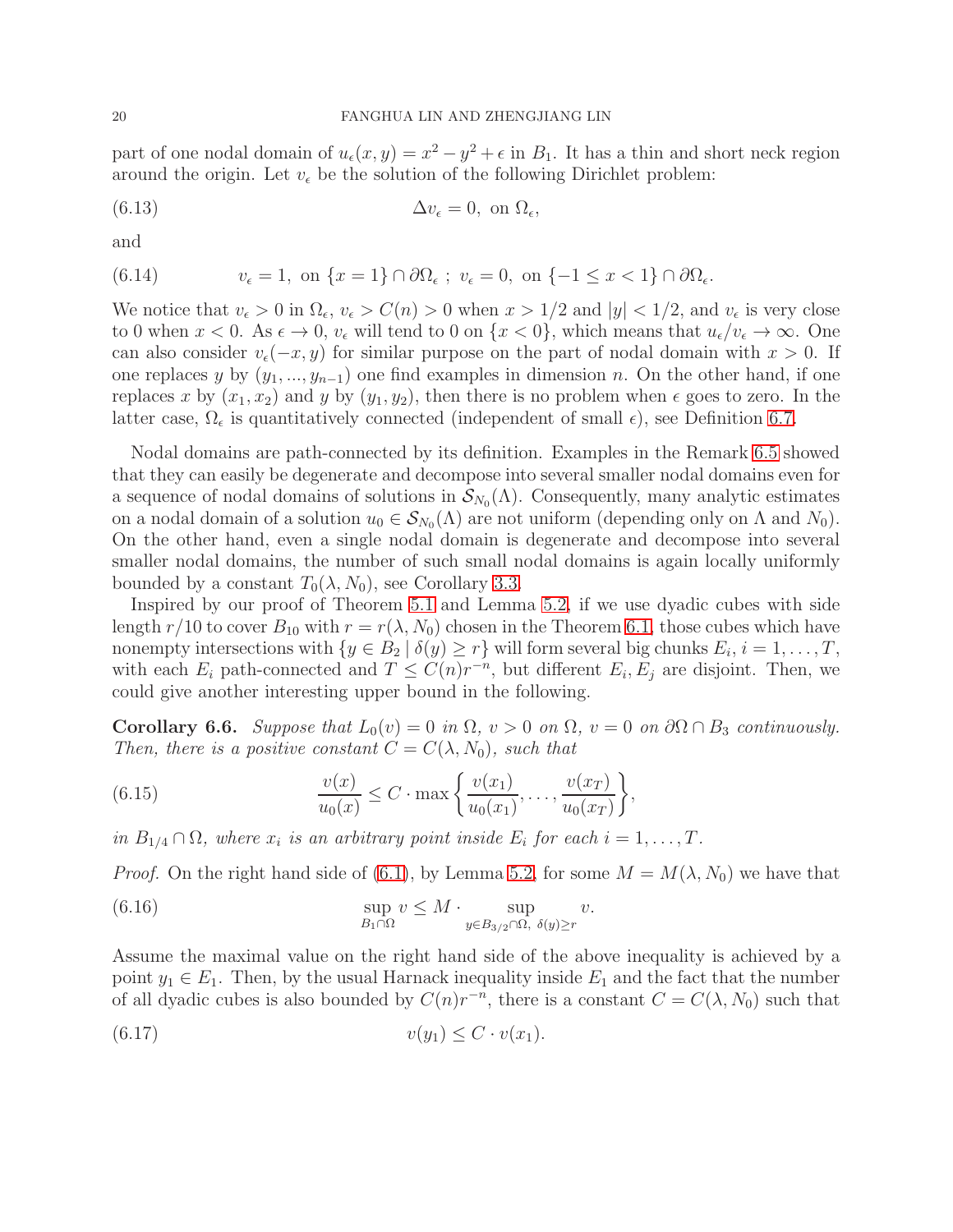By Theorem [2.5](#page-6-1) and Harnack inequality, there is a constant  $c = c(\lambda, N_0, r) = c(\lambda, N_0)$  such that

(6.18) 
$$
\inf_{y \in B_2 \cap \Omega, \ \delta(y) \ge r} u_0(y) \ge c \cdot u_0(x_1).
$$

By combining the above three inequalities and  $(6.1)$ , we obtain  $(6.15)$ .

The above discussions inspire one to introduce the notion of the Quantitative Connectedness in the following.

<span id="page-20-0"></span>**Definition 6.7.** We say that the nodal domain  $\Omega$  is quantitatively connected, if there are positive constants  $\delta_1 = \delta_1(\lambda, N_0) \leq \delta_2 = \delta_2(\lambda, N_0) \leq r/2$ , such that for any  $x_0 \in \Omega$ , any s > 0, and any pair of points  $x, y$  in  $\Omega \cap B_s(x_0)$  with  $\delta(x) \geq \delta_2 \cdot s$ ,  $\delta(y) \geq \delta_2 \cdot s$ , could be connected by a path totally contained inside  $\Omega \cap B_s(x_0) \cap \{z \mid \delta(z) \geq s \cdot \delta_1\}.$ 

If  $\Omega$  is quantitatively connected, it is then easy to show that in Corollary [6.6,](#page-19-1) one could give an upper bound by an arbitrary  $v(x_i)/u_0(x_i)$ . And with the assumptions in Theorem [6.1,](#page-17-0) one could show the Hölder continuity of  $v/u$  to the boundary  $\partial\Omega$  if  $\Omega$  is quantitatively connected.

6.2. Some Other Properties and Connections to Other Typical Domains. Apart from the corkscrew property and the modified Harnack chain obtained in Section [3,](#page-7-1) the nodal domain  $\Omega$  of a solution  $u_0 \in S_{N_0}(\Lambda)$  has several other properties that are important for classical potential analysis on non-smooth domains. Let us recall a frew of such properties here.

**Property 6.8.** For  $u_0 \in S_{N_0}(\Lambda)$ ,  $\partial\Omega \cap B_5$  is Ahlfors regular. Indeed, the upper bound

$$
(6.19) \tHn-1(Bs(x) \cap \partial\Omega) \le Hn-1(Bs(x) \cap Z(u_0)) \le C(\Lambda, N_0) \cdot s^{n-1}
$$

for all  $x \in \partial \Omega \cap B_5$  and  $r \in (0,1)$ , follows from the geometric measure estimates [\(2.20\)](#page-7-2), see for example  $[7]$ ,  $[15]$ ,  $[19]$ ,  $[13]$ ,  $[5]$ ,  $[24]$ ,  $[22]$  and  $[17]$ . The lower bound follows from the corkscrew condition that

(6.20) 
$$
|\Omega \cap B_s(x)| \ge C(\Lambda, N_0) \cdot s^n ,
$$

(6.21) 
$$
|\Omega^c \cap B_s(x)| \ge C(\Lambda, N_0) \cdot s^n ,
$$

for some  $C(\Lambda, N_0) > 0$  and the relative isoperimetric inequality

$$
(6.22) \tH^{n-1}(\partial\Omega \cap B_s(x)) \ge C(n) \cdot \left(\min\{|\Omega \cap B_s(x)|, |\Omega^c \cap B_s(x)|\}\right)^{\frac{n-1}{n}}.
$$

It is also clear from the proofs in [\[15\]](#page-22-12), [\[13\]](#page-22-16) that the following is true.

**Property 6.9.**  $\partial\Omega \cap B_5$  is uniformly rectifiable. In fact, there is an  $\epsilon_0 = \epsilon_0(\Lambda, N_0) > 0$ , such that for any  $\epsilon \in (0, \epsilon_0)$ ,  $Z(u_0) \cap B_5$  can be decomposed into two parts. One big part is a  $C^1$ -hypersurface with  $C^1$ -structure depending on  $\epsilon$ , and the other small part has  $H^{n-1}$ Hausdorff measures less than  $\epsilon$ .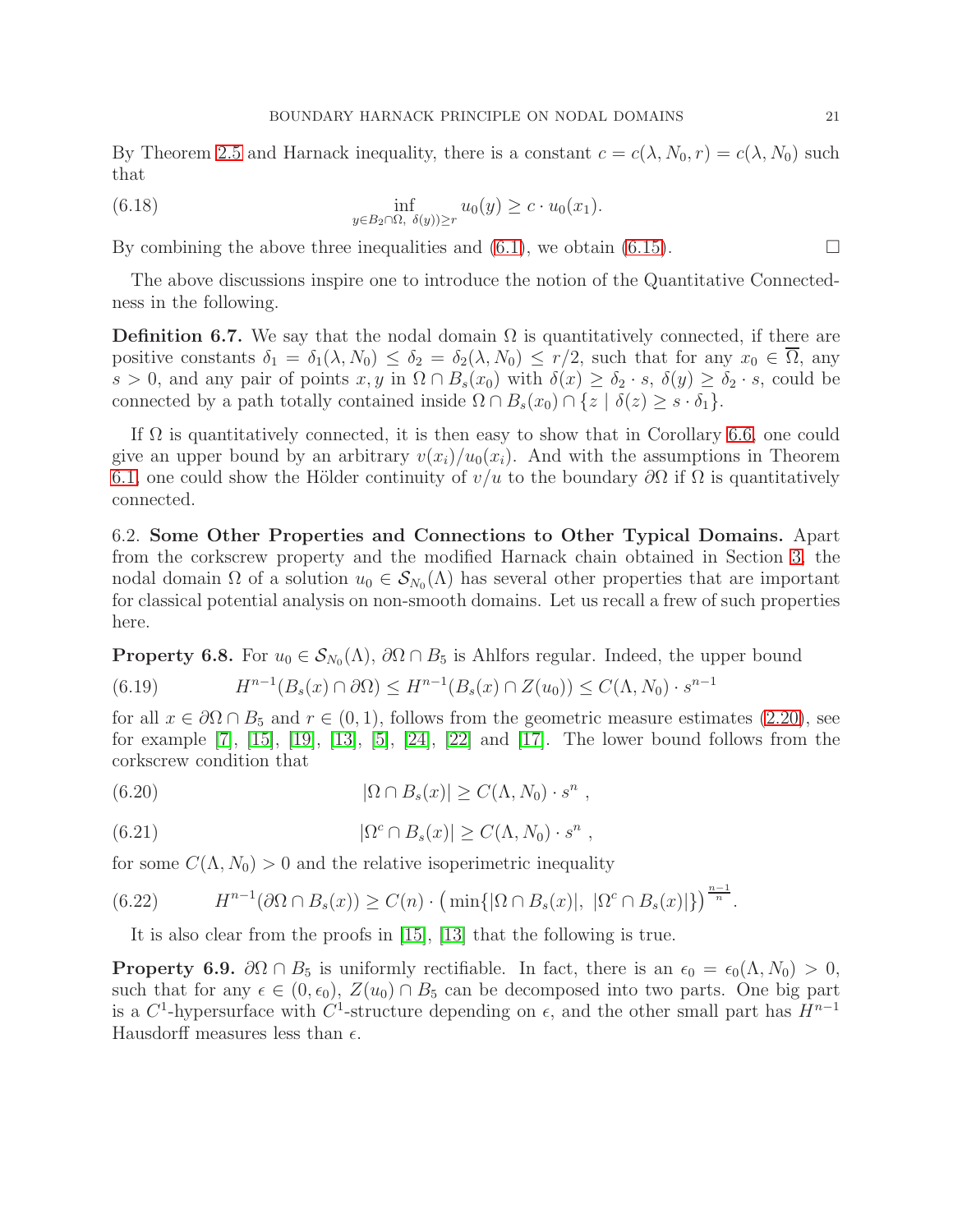Finally, we examine some basic properties of harmonic measures with poles in  $\Omega$ . For any pole  $x_0 \in \{x \in \Omega \cap B_2 \mid \delta(x) \ge r/2\}$  with  $r = r(\lambda, N_0)$  chosen in Theorem [6.1,](#page-17-0) one can easily show that

$$
(6.23) \tG(x_0, x) \le C(\lambda, N_0) \cdot u_0(x)
$$

for  $x \in \Omega \cap B_1$  by the maximum principle on  $(\Omega \cap B_5) \backslash \overline{B_{r/4}(x_0)}$ . Here,  $G(x_0, \cdot)$  is the Green function of  $L_0$  on  $\Omega \cap B_5$ . Hence, by the definition of harmonic measure, we have that

(6.24) 
$$
\omega_{x_0} \omega(\partial \Omega \cap B_1) \leq C(\lambda, N_0) \cdot |\nabla u_0| \cdot H^{n-1} \omega(\partial \Omega \cap B_1).
$$

Here  $\omega_{x_0}$  is the Harmonic measure on  $\partial(\Omega \cap B_5)$  with pole  $x_0$ .

By estimate  $(2.21)$  and the gradient estimates for  $u_0$ , one sees that

$$
(6.25) \qquad |\nabla u_0| \cdot H^{n-1} \mathcal{L}(\partial \Omega \cap B_2) \ll H^{n-1} \mathcal{L}(\partial \Omega \cap B_2) \ll |\nabla u_0| \cdot H^{n-1} \mathcal{L}(\partial \Omega \cap B_2).
$$

On the other hand, by Corollary [6.6](#page-19-1) and Lemma [5.2,](#page-14-3) one can prove that

(6.26) 
$$
\sum_{i=1}^T \omega_{x_i} \mathcal{L}(\partial \Omega \cap B_2) \geq C(\lambda, N_0) \cdot |\nabla u_0| \cdot H^{n-1} \mathcal{L}(\partial \Omega \cap B_2).
$$

Hence, we conclude the following.

**Theorem 6.10.** Let  $\Omega$  be a nodal domain of a solution  $u_0 \in S_{N_0}(\Lambda)$  with  $0 \in \partial \Omega$ . Then, *there is a set of points*  $\{x_1, \ldots, x_T\}$  *chosen in Corollary [6.6](#page-19-1) with*  $T \leq T_0(\lambda, N_0) < \infty$  *in*  $\Omega \cap B_2$ *, such that* 

$$
(6.27) \quad C^{-1} \cdot |\nabla u_0| \cdot H^{n-1} \mathcal{L}(\partial \Omega \cap B_1) \le \sum_i^T \omega_i \mathcal{L}(\partial \Omega \cap B_1) \le C \cdot |\nabla u_0| \cdot H^{n-1} \mathcal{L}(\partial \Omega \cap B_1)
$$

*for some positive constant*  $C = C(\lambda, N_0)$ *, where*  $\{\omega_i(\cdot)\}\$  *are harmonic measures on*  $\partial(\Omega \cap B_5)$ *with poles*  $x_i \in \Omega \cap B_2$ , for  $i = 1, 2, ..., T$ . In particular,  $\sum_i^T \omega_i \cup (\partial \Omega \cap B_1)$ ,  $H^{n-1} \cup (\partial \Omega \cap B_1)$ *and*  $|\nabla u_0| \cdot H^{n-1} \circlearrowright (\partial \Omega \cap B_1)$  *are mutually absolutely continuous.* 

#### **REFERENCES**

- <span id="page-21-0"></span>[1] H. Aikawa, Potential analysis on nonsmooth domains–Martin boundary and boundary Harnack principle. Complex analysis and potential theory, CRM Proc. Lecture Notes, 55, AMS (2012), pp. 235–253.
- <span id="page-21-3"></span>[2] S. Agmon, Unicité et convexité dans les problèmes différentiels. Séminaire de Mathématiques Supérieures, No. 13 (Été, 1965), Les Presses de l'Université de Montréal, Montreal, Que., 1966
- <span id="page-21-4"></span>[3] F. J. Almgren Jr., Dirichlet's problem for multiple valued functions and the regularity of mass minimizing integral currents. Minimal submanifolds and geodesics (Proc. Japan-United States Sem., Tokyo, 1977), 1979, pp. 1-6.
- <span id="page-21-1"></span>[4] L. Caffarelli, E. Fabes, S. Mortola, S.Salsa, Boundary behavior of nonnegative solutions of elliptic operators in divergence form. Indiana University Mathematics Journal, 30(4) (1981), 621-640.
- <span id="page-21-5"></span>[5] J. Cheeger, A. Naber and D. Valtorta., Critical sets of elliptic equations. Communications on Pure and Applied Mathematics 68.2 (2015): 173-209.
- <span id="page-21-2"></span>[6] D. Mangoubi, A gradient estimate for harmonic functions sharing the same zeros. Electron. Res. Announc. Math. Sci. 21 (2014), 62-71.